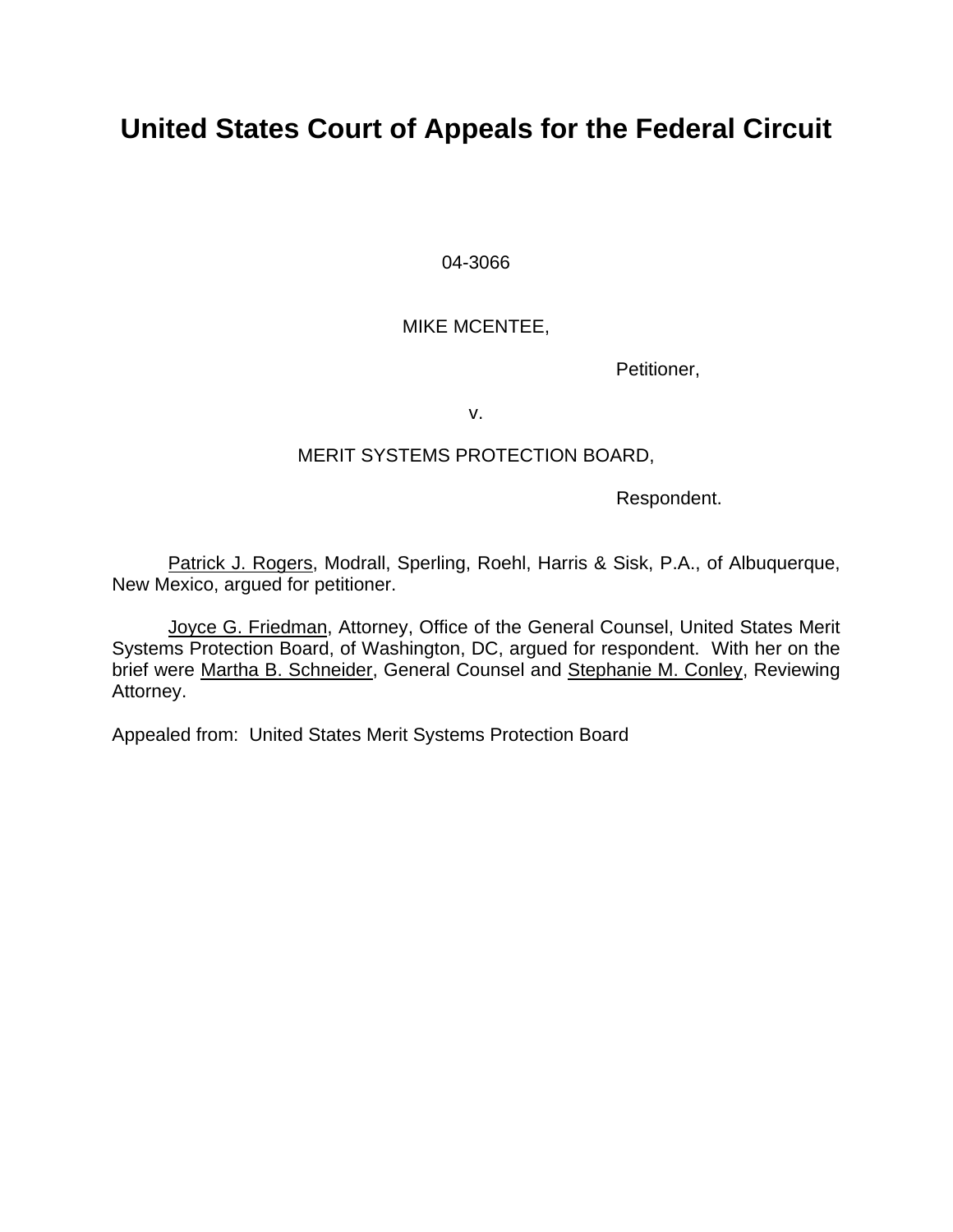# **United States Court of Appeals for the Federal Circuit**

04-3066

MIKE MCENTEE,

Petitioner,

v.

MERIT SYSTEMS PROTECTION BOARD,

Respondent.

DECIDED: April 15, 2005 \_\_\_\_\_\_\_\_\_\_\_\_\_\_\_\_\_\_\_\_\_\_\_

\_\_\_\_\_\_\_\_\_\_\_\_\_\_\_\_\_\_\_\_\_\_\_

Before GAJARSA, Circuit Judge, PLAGER, Senior Circuit Judge, and LINN, Circuit Judge.

GAJARSA, Circuit Judge.

Mike McEntee appeals from a decision by the Merit Systems Protection Board (the "Board" or "MSPB") granting summary judgment that he had committed violations of the Hatch Act in the conduct of his campaign for Mayor of Albuquerque, New Mexico. Special Counsel v. McEntee, CB-1216-02-0007-T-1 (MSPB Sept. 8, 2003). The Hatch Act<sup>[1](#page-1-0)</sup> is the colloquial designation for the federal statute that prohibits covered government employees from engaging in certain partisan political activities. See

<span id="page-1-0"></span> $\begin{array}{c|c}\n\hline\n\end{array}$  The name "Hatch Act" initially referred to Senate Bill 1871 introduced by Senator Carl Hatch, enacted as chapter 410, 53 Stat. 1147 (1939) and originally codified as 18 U.S.C. § 61. As used here, the terms "Hatch Act" or "Act" refer not to a particular bill, but to the body of federal statutes and regulations restricting the political activities of federal employees.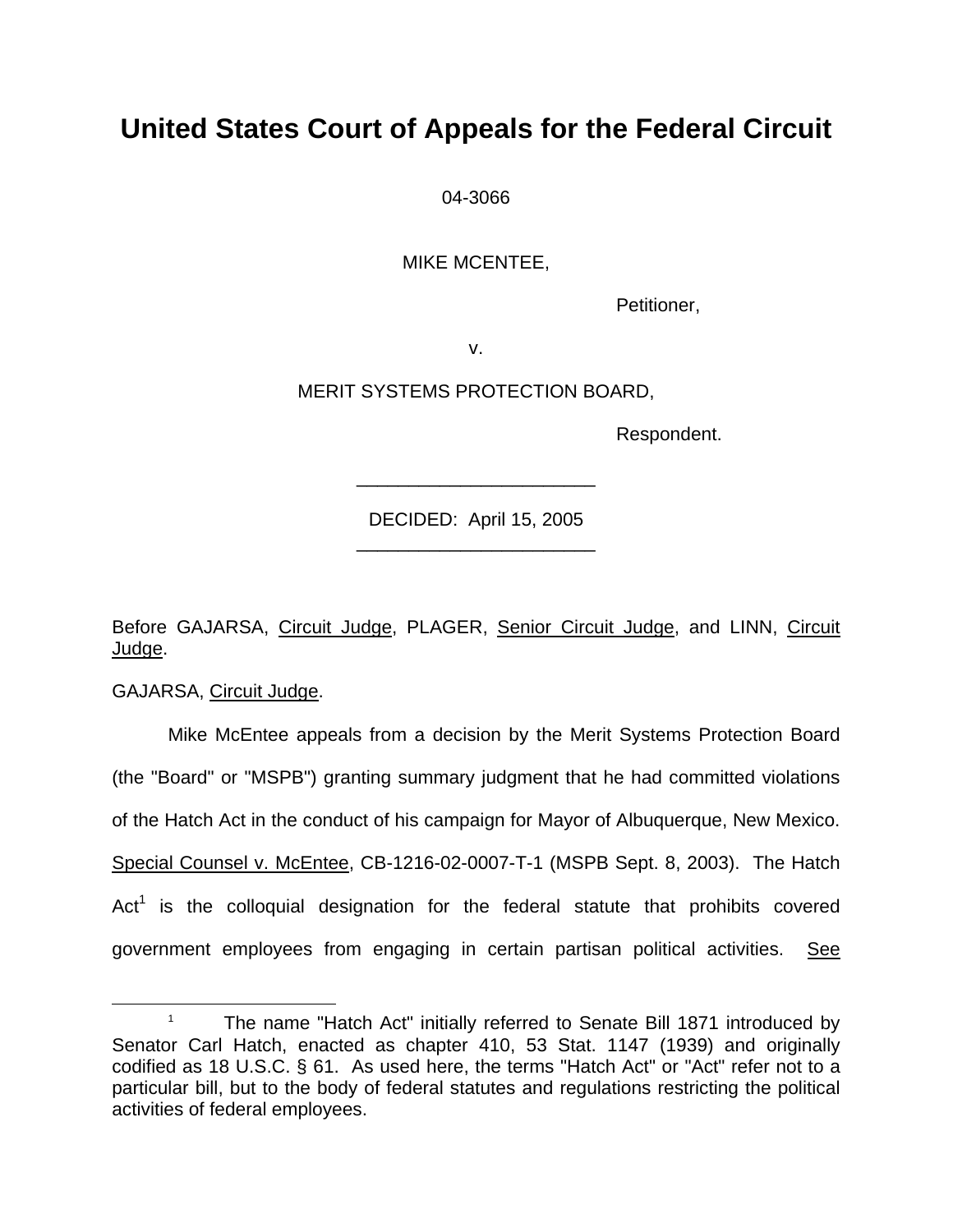generally 5 U.S.C. §§ 7321-7326 (2000). Because we discern no legal error in the Board's decision and it was supported by substantial evidence, we affirm.

### I. BACKGROUND

In August 2001, McEntee declared himself a candidate for Mayor of Albuquerque, New Mexico.According to city ordinances, the mayoral race is intended to be nonpartisan and the names of the candidates are listed on the ballot without party or other designation.At the time he became a candidate, McEntee was employed as an air traffic control specialist with the Federal Aviation Administration ("FAA"), a position he obtained in 1982. Prior to declaring his candidacy, McEntee consulted with the Albuquerque FAA Ethics Counselor regarding restrictions imposed by the Hatch Act. When asked prior to the onset of the campaign, both the Albuquerque FAA Ethics Counselor and FAA's regional counsel determined that the Hatch Act did not prevent McEntee from being a candidate.

In support of McEntee's quest for the mayoral seat, his campaign distributed a variety of leaflets and other literature. A campaign checking account was established under the name "Friends for Mike McEntee," which paid for the printing and distribution costs of those materials. McEntee approved for distribution all of the campaign literature at issue.

The McEntee campaign distributed leaflets stating "Mike McEntee – the **ONLY CONSERVATIVE REPUBLICAN** in the race for Mayor.<sup>"[2](#page-2-0)</sup> The same leaflet included the statement "**[f]inally, Republicans have a chance to elect a Conservative to lead our** 

<span id="page-2-0"></span> $\frac{1}{2}$  $P^2$  All of the emphasis that appears in the cited quotations from McEntee's campaign literature is original.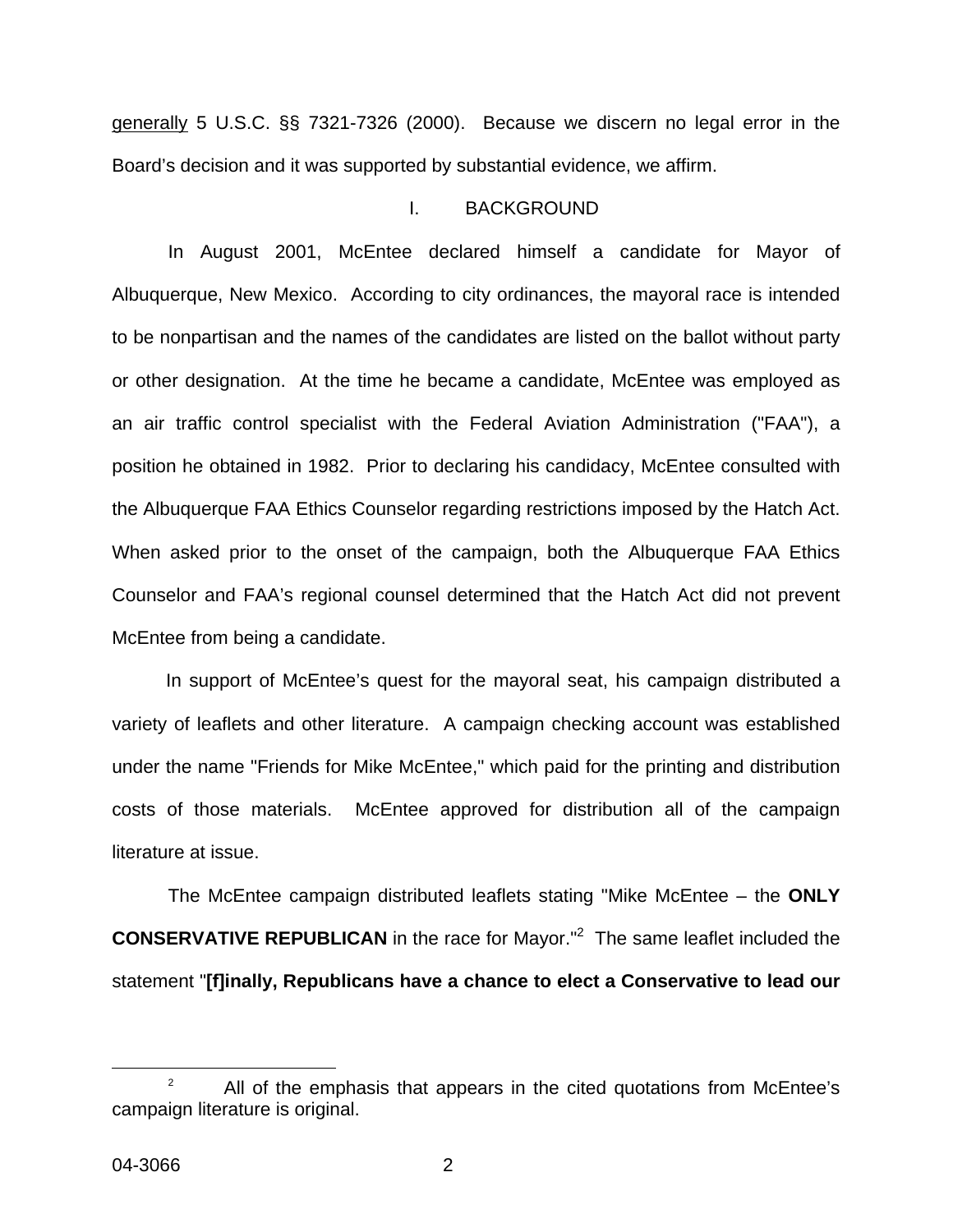**city**" and the following quote from "Former Republican State Representative Frank Bird:"

For years Republicans have been forced to hold their nose and accept the policies that city government forced on them by Jim Baca, Marty Chavez and the rest of the liberal Democrats. Now, for the first time in years we have a chance to elect one of us, a conservative Republican to clean up the mess in City Hall.

Two additional leaflets also described McEntee as "The **ONLY** Conservative

Republican!"

The campaign also distributed a "Dear Friend" letter from Jack Stahl, "Former

Republican Lieutenant Governor," which included the following statements:

## **In two months, we can FINALLY elect a REPUBLICAN MAYOR to lead this city!**

As Republicans, we know that this is the first time in years – and probably the last time in even more years – that we have a chance to elect a Republican Mayor to bring conservative values and principles to City Hall.

IF REPUBLICANS UNITE BEHIND THE ONLY CONSERVATIVE REPUBLICAN, MIKE MCENTEE . . . . . . . . . WE WIN!

We Republicans can turn Albuquerque into a great city, but we need your help twice. First; WE NEED YOUR VOTE, Second; We need your financial support now so Mike McEntee can put his **Conservative Republican** message in the mail, on TV and on radio.

Our city is crying out for new REPUBLICAN leadership.

### **WE REPUBLICANS CAN MAKE A DIFFERENCE!**

The letter further listed McEntee's opponents, all identified as "Democrat."

McEntee's campaign also disseminated a "Dear Republican Friend" letter that

stated:

One reason I am writing you is because you are a registered Republican. . . . This is not supposed to be a "partisan" election, but we all know Mayor Baca and former Mayor Marty Chavez are cut from the same mold!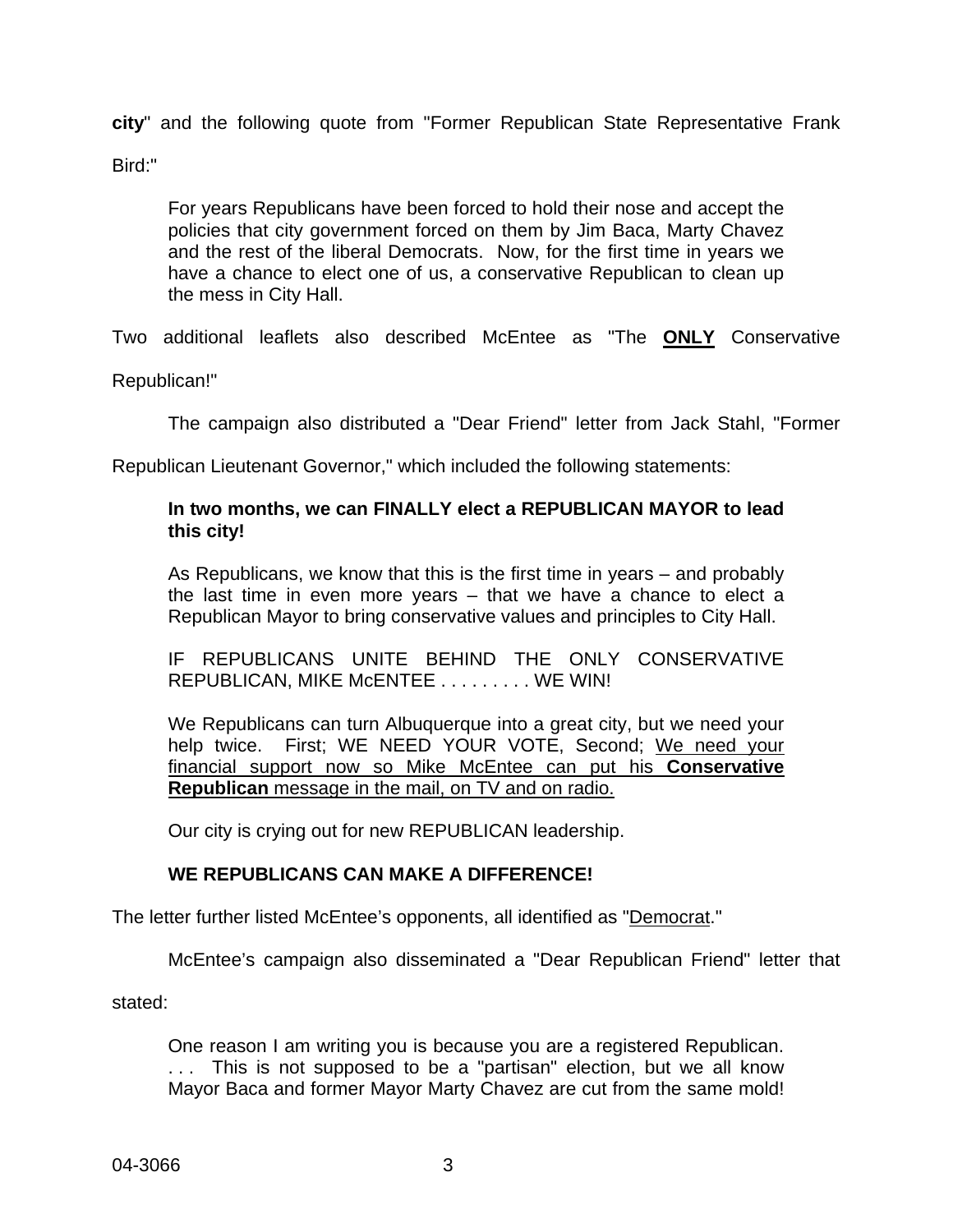As Republicans, we are outnumbered in Albuquerque. Our only hope of defeating the Democrat machine is to stick together behind one candidate. At last count there were at least 10 candidates saying they were running for Mayor, most of them Democrats like Baca and Chavez.

Another leaflet invited Albuquerque's kids to "[t]ake a shot at wasted spending at our Dunk the Dems tank," as part of an event sponsored by the McEntee campaign.

The McEntee campaign also issued press advisories, one of which announced that "Former Congressman Bill Redmond joined with 10 Republican legislators and grassroots Republican leaders to announce their endorsement of Republican candidate for Mayor, Mike McEntee, at a press conference on Wednesday, August 22, 2001." McEntee was present at the referenced press conference. The same press advisory included this quote from Senator Mark Boitano: "Republicans need to stand behind the candidate who will stand for the values that Republicans hold dear."

In addition to the endorsements of individual Republicans, McEntee also received endorsements from the Executive Committee of the Bernalillo County Republican Party, the Republican Assembly and the Republican Lincoln Caucus. McEntee trumpeted these endorsements in the press advisory discussed above.

The McEntee campaign solicited campaign contributions in a variety of ways. The "Dear Friend" letter from "Former Republican Lieutenant Governor" Jack Stahl included the statements "**I'VE JUST SENT MY CHECK TO MIKE MCENTEE. WON'T YOU PLEASE SEND YOUR CHECK TODAY?** . . . You [sic] contribution of \$25, \$50, \$100 or even \$1000 is vital. Please let us know in the next 10 days if you can help elect the only conservative candidate."Similarly, the Dear Republican Friend told recipients that "[i]f you can afford a small contribution to help us offset the cost of this mailing and to help us build a warchest for the battle with Baca and Chavez down the road, we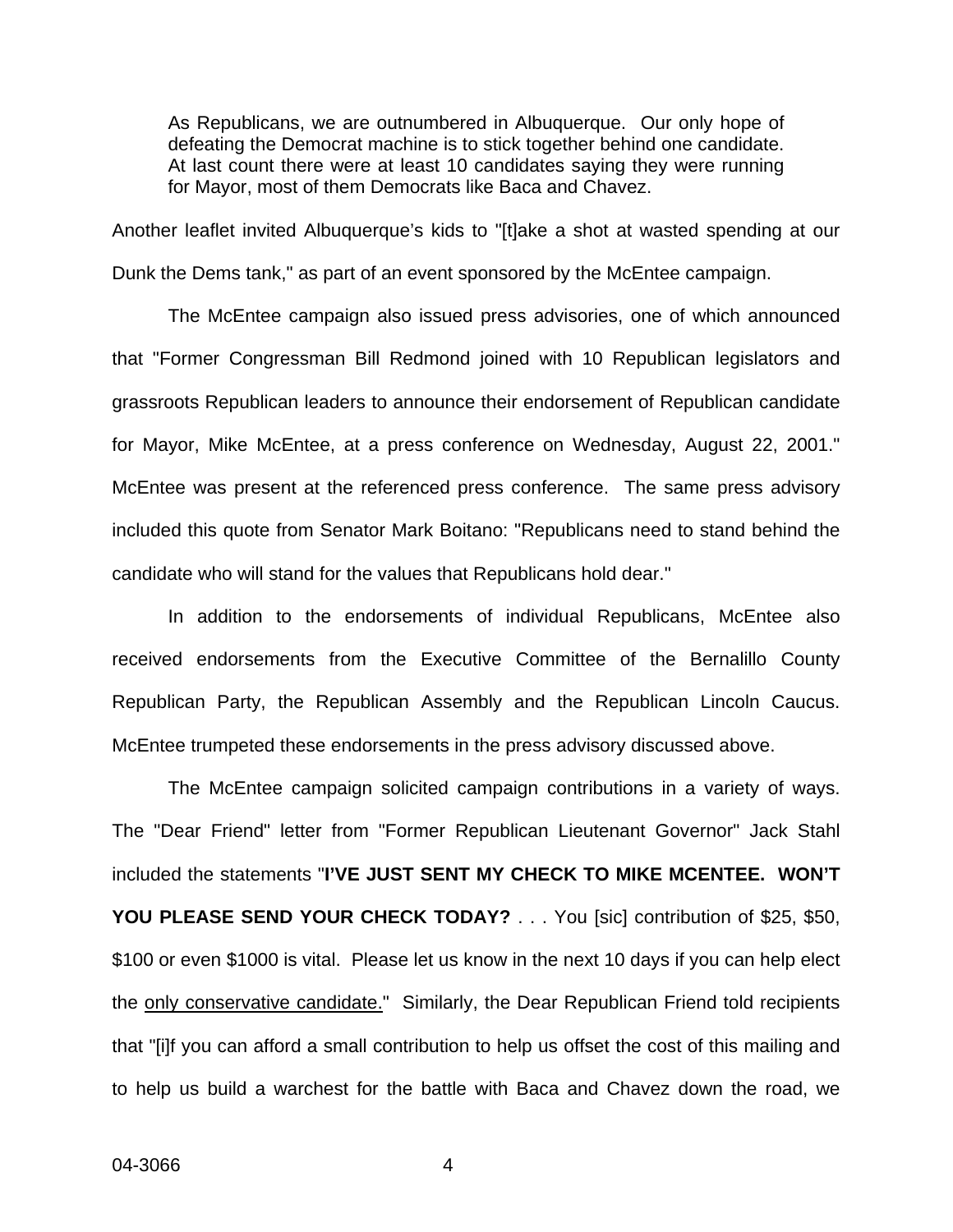would appreciate it."Other campaign literature also included solicitations as did the campaign website.At least two fundraising events were held in support of the McEntee campaign, one on June 21, 2001, and another on September 14, 2001.

The local press reported on the Republican partisanship of the McEntee campaign. An article in the Albuquerque Journal chronicled McEntee's endorsement by the Bernalillo County Republican Executive Committee under the headline "County GOP Back McEntee for Mayor."A similar article in the Albuquerque Tribune, dated August 23, 2001, was entitled "Party Time? Open Republican endorsement stirs up supposedly nonpartisan election." The "Party Time" article included statements from the State Republican Party Chairman indicating that "the county GOP's actions take the 'cloak off' claims that party politics don't control city government."The article included the observation that "McEntee, whose campaign has struggled to catch fire, is eagerly wrapping himself in the Republican flag." Finally, another article in the Albuquerque Journal, entitled "GOP Radar Focuses on McEntee," stated that "[a]s the sun set on his fundraiser, McEntee stepped to the microphone and stayed true to form. His message was simple: We need a Republican on the 11th floor." The McEntee campaign responded to the press coverage in part by circulating an editorial under McEntee's name stating that "[t]he Journal is irate because I believe in the conservative values embraced by Republicans and am open and honest enough to proudly call myself a Republican."At no time during the campaign did McEntee disavow his Republican identity or refute or refuse the assistance, financial or otherwise, of the Republican Party structure.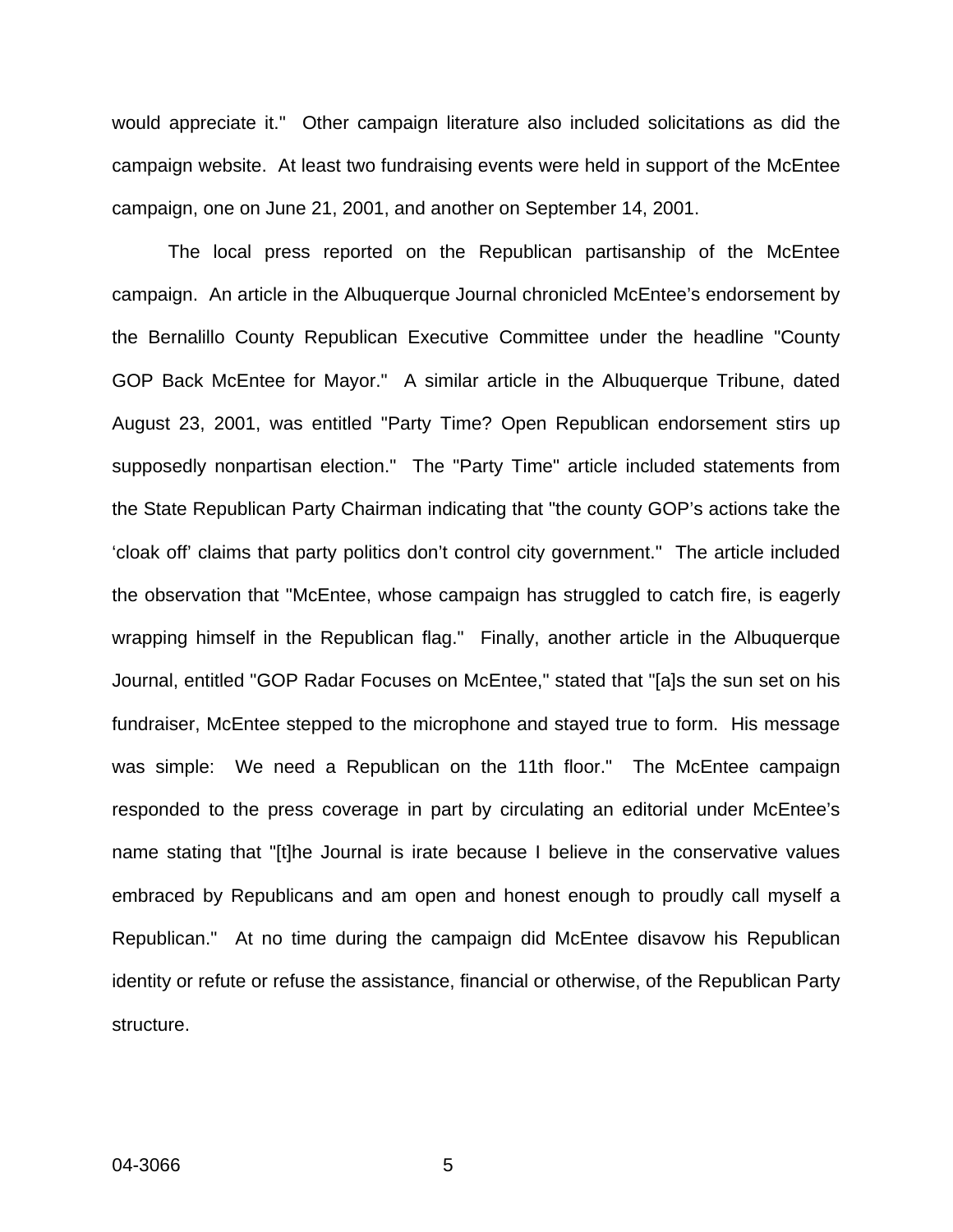On August 30, 2001, Amber Bell, an attorney with the Office of Special Counsel ("OSC"), informed McEntee that the OSC believed that his candidacy for Mayor violated the Hatch Act. Bell offered McEntee the option of resigning his candidacy or resigning his federal position. McEntee answered that he did not believe his candidacy was unlawful. In a letter dated August 31, 2001, William Reukauf, Associate Special Counsel with the OSC, reiterated the message of Bell's conversation and notified McEntee that partisan politics had entered his campaign and therefore his candidacy for Mayor of Albuquerque violated the Hatch Act. Specifically, Reukauf determined that the presumption that the Albuquerque Mayoral election is nonpartisan was rebutted by McEntee's endorsement by the "Bernalillo County Republican Party" and his advertisement of that endorsement. Reukauf's letter permitted McEntee to correct his violation by either publicly withdrawing from the election or resigning his federal position by September 7, 2001.

McEntee, through counsel, responded in writing to Reukauf's letter. McEntee's response challenged Reukauf's statement that McEntee had been endorsed by the Bernalillo County Republican Party on the grounds that McEntee was endorsed only by a small committee of Republicans, which did not have the authority to issue an endorsement on behalf of the entire party. McEntee asserted that because he had not received the endorsement of a state or national political party the election had not been transformed into a partisan political race. McEntee chose not to withdraw from the race and did not resign his position with the FAA. The election was held October 2, 2001 and McEntee was not elected.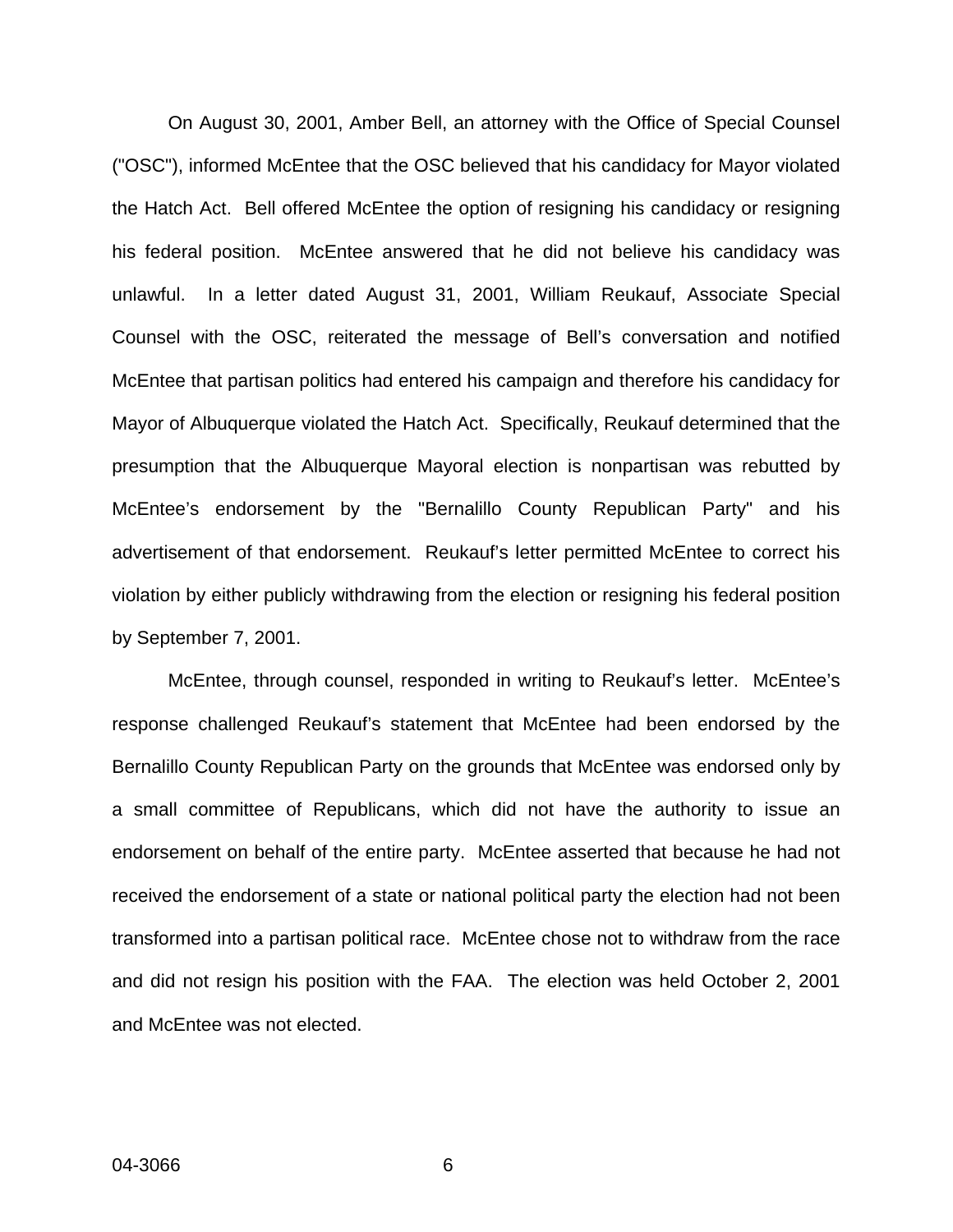On November 20, 2001, OSC filed a complaint with the Merit Systems Protection Board charging McEntee with being a candidate for election to partisan political office in violation of § 7323(a)(3) of the Hatch Act and its implementing regulations. See 5 U.S.C. § 7323(a)(3) (2000); 5 C.F.R. § 734.304 (2004). The OSC also charged McEntee with knowingly soliciting, accepting, or receiving political contributions in violation of § 7323(a)(2) of the Hatch Act and its implementing regulations. See 5 U.S.C. § 7323(a)(2) (2000); 5 C.F.R. § 734.303 (2004). As a penalty for his violations, OSC asked that McEntee be removed from his position with the FAA.

The parties agreed to bifurcate the proceedings into liability and penalty determinations. In its Order Granting Summary Judgment, the Board determined that party politics had entered the presumptively nonpartisan election for Mayor of Albuquerque and that McEntee's activities in that election violated the Hatch Act as alleged. In a separate Recommended Decision, the Board determined that the appropriate penalty for McEntee's violations was that he be suspended from his position with the FAA for a period of 120 days.

McEntee filed a timely appeal challenging only the Board's decision that he had committed violations of the Hatch Act. This court has jurisdiction pursuant to 28 U.S.C. § 1295(a)(9).

#### II. DISCUSSION

The scope of our review in an appeal from a decision of the Board is limited. The Board's decision must be affirmed unless it was: "(1) arbitrary, capricious, an abuse of discretion, or otherwise not in accordance with law; (2) obtained without procedures required by law, rule, or regulation having been followed; or (3) unsupported by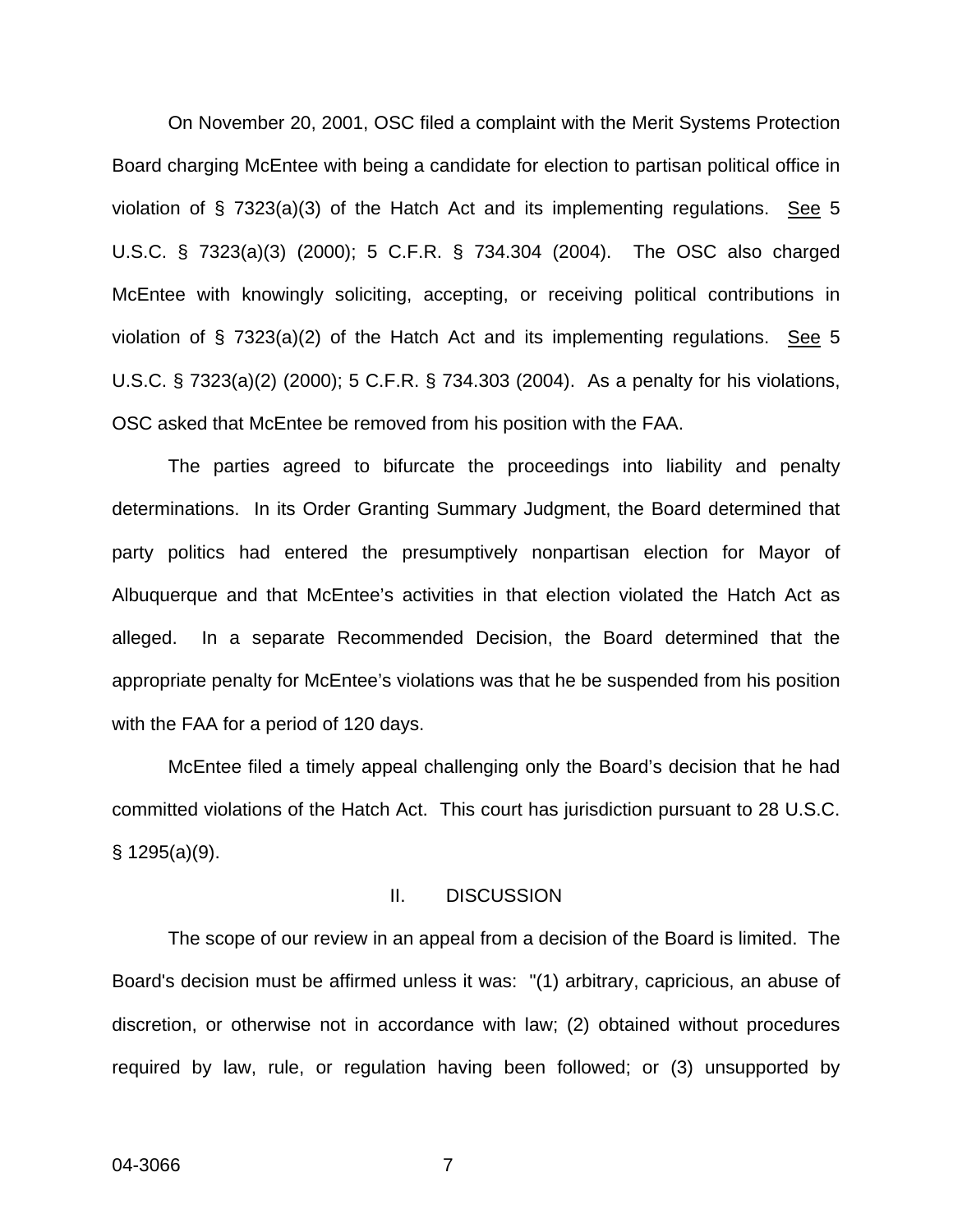substantial evidence." 5 U.S.C. § 7703(c) (2000); Briggs v. Merit Sys. Prot. Bd., 331 F.3d 1307, 1311 (Fed. Cir. 2003). McEntee alleges that the Board's decision is not in accordance with law because it does not comport with the current provisions of the Hatch Act. He also alleges that the decision is not supported by substantial evidence. We review the Board's determinations of law for correctness without deference to the Board's decision. King v. Dep't of Navy, 130 F.3d 1031, 1033 (Fed. Cir. 1997). Substantial evidence is "such relevant evidence as a reasonable mind might accept as adequate to support a conclusion." Consol. Edison Co. v. NLRB, 305 U.S. 197, 229 (1938).

The Board found that McEntee had engaged in two forms of conduct prohibited by the Hatch Act: 1) running as a candidate for election to a partisan political office in violation of 5 U.S.C.  $\S$  7323(a)(3); and 2) knowingly soliciting and receiving a political contribution in violation of 5 U.S.C. § 7323(a)(2). The Board grounded its findings for both violations in its determination that the McEntee campaign introduced partisan politics to the 2001 Albuquerque Mayoral election, effectively rebutting the presumption that the race was not an election for partisan political office.

The longstanding policy of the administrative agencies tasked with enforcing the Hatch Act has been to presume that participation in an election for which state law provides for a nonpartisan ballot is not a prohibited activity. In re Broering, 1 P.A.R. 778, 779 (CSC 1955); see also Special Counsel v. Mahnke, 54 M.S.P.R. 13 (1992); Special Counsel v. Seastrunk, 28 M.S.P.R. 51 (1985); Special Counsel v. Yoho, 15 M.S.P.R. 409 (1983). Under the precedent of the MSPB, the presumption that an election is nonpartisan could be rebutted by evidence showing that partisan politics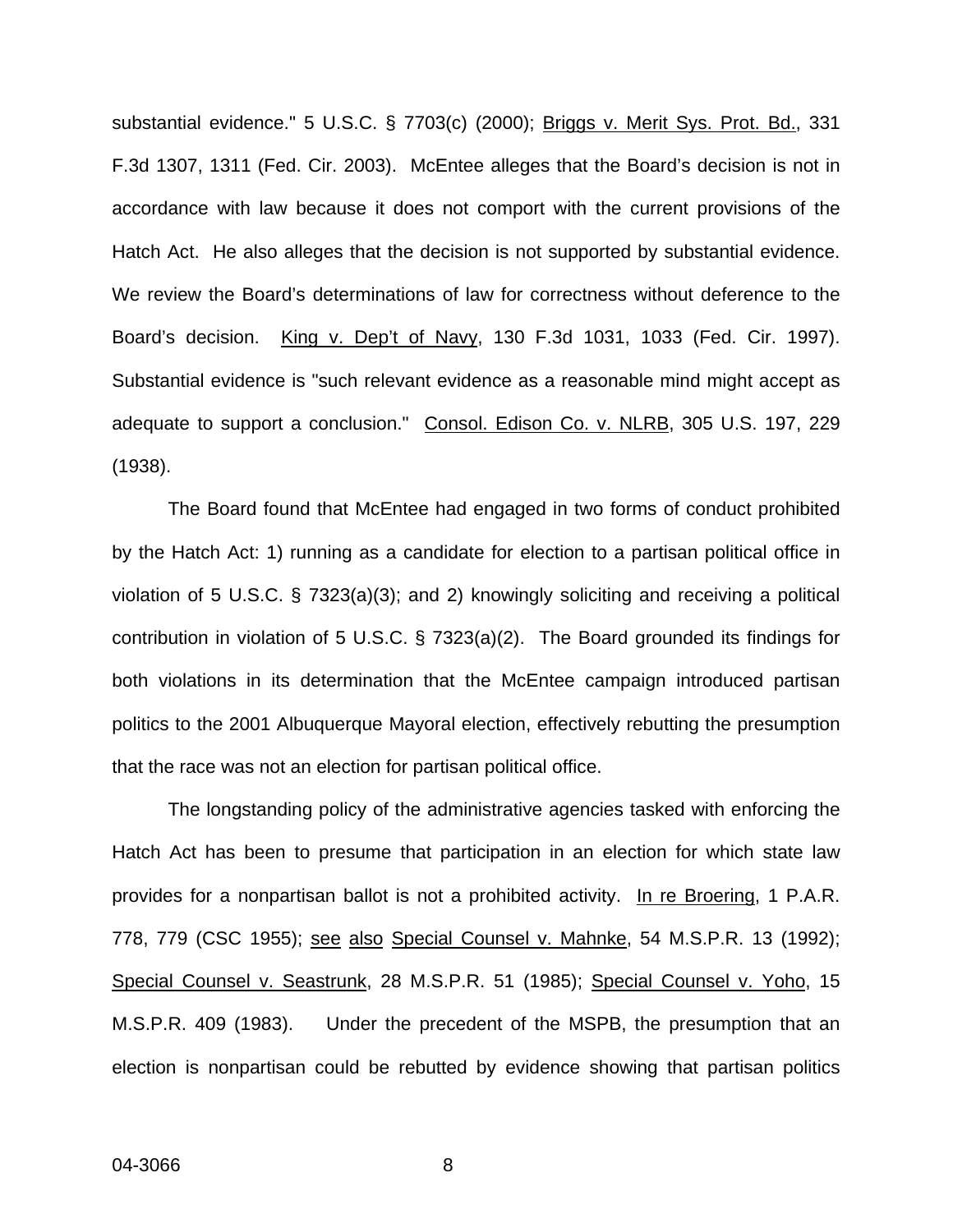actually entered the campaigns of the candidates. Broering, 1 P.A.R. at 779 (presumption that election was nonpartisan rebutted by evidence that respondent readily accepted partisan political support, knew that he was being supported by a partisan political party, and passed out literature indicating that he had the support of a partisan political party); Mahnke, 54 M.S.P.R. at 13 (presumption of nonpartisanship was rebutted by appearance of opponent's party designation on the ballot); Seastrunk, 28 M.S.P.R. at 51 (presumption of nonpartisanship was rebutted because two candidates opposing respondent appeared as Democrats on the ballot); Yoho, 15 M.S.P.R. at 409 (although Democratic and Republican parties remained neutral as to all of the candidates, presumption of nonpartisanship was rebutted when two of the candidates appeared on the ballot with party designations).

In its initial charges against McEntee, the OSC described this process of rebutting the presumption of nonpartisanship as "transforming" the presumptively nonpartisan election into a prohibited contest. McEntee has seized on the OSC's use of the word "transform" and characterizes the rationale articulated by Broering as a "transformation theory," whereby an election in which federal employees are guaranteed the right to participate is changed into a partisan political race. We address below McEntee's assertions regarding the rights afforded federal employees under the Hatch Act, but we note at the outset that "transformation theory" does not accurately describe the way in which the Hatch Act is enforced. The rationale articulated in Broering and its progeny does not operate to "transform" a protected activity into a prohibited activity, but rather it allows for the presumption of nonpartisanship created by state and local election laws to be rebutted by the actual conduct of an election. Here,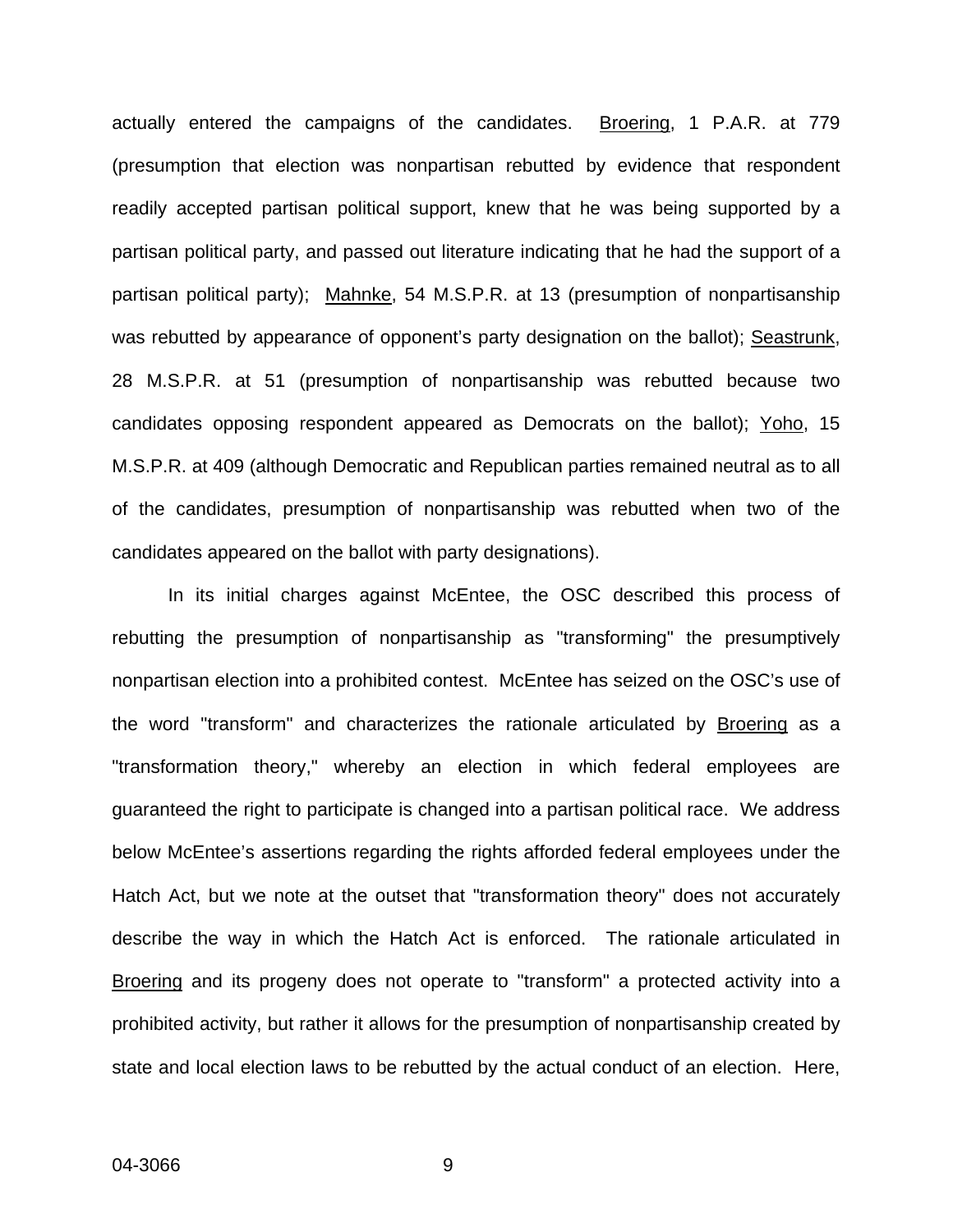Albuquerque city ordinances provide that candidates for mayor shall be listed on the ballot without party or other designation. Accordingly, the Board presumed that the 2001 mayoral election qualified as a nonpartisan election in which McEntee could participate without violating the Hatch Act. The Board determined that the presumption of nonpartisanship was rebutted by overwhelming evidence showing that McEntee's campaign had injected partisan politics into the race.

McEntee alleges that the Board's reliance on evidence of the actual conduct of the election to rebut the presumption of nonpartisanship was improper in light of the passage of the Hatch Act Reform Amendments of 1993, Pub. L. No. 103-94, 107 Stat. 1001 (the "1993 Amendments"). He also charges that the so-called "transformation theory" is unconstitutional because it violates the First Amendment. Finally, McEntee asserts that the Board's determination that the 2001 Albuquerque mayoral race constituted a partisan election was not supported by substantial evidence.

#### A. The Statutory Language

In order to understand the effect of the 1993 Amendments, it is necessary to first understand the context in which they were adopted. The Hatch Act was initially enacted in 1939 in response to concerns about the harmful effects of political activities by government workers. The Act drew on rules promulgated by the Civil Service Commission that were designed to prevent merit system employees from "using [their] official authority or influence either to coerce the political action of any person or body or to interfere with any election." S. Rep. 103-57 at 2, reprinted in 1993 U.S.C.C.A.N. 1802, 1803 (1993); see also United States Civil Serv. Comm'n v. Nat'l Ass'n of Letter Carriers, 413 U.S. 548, 560 (1973).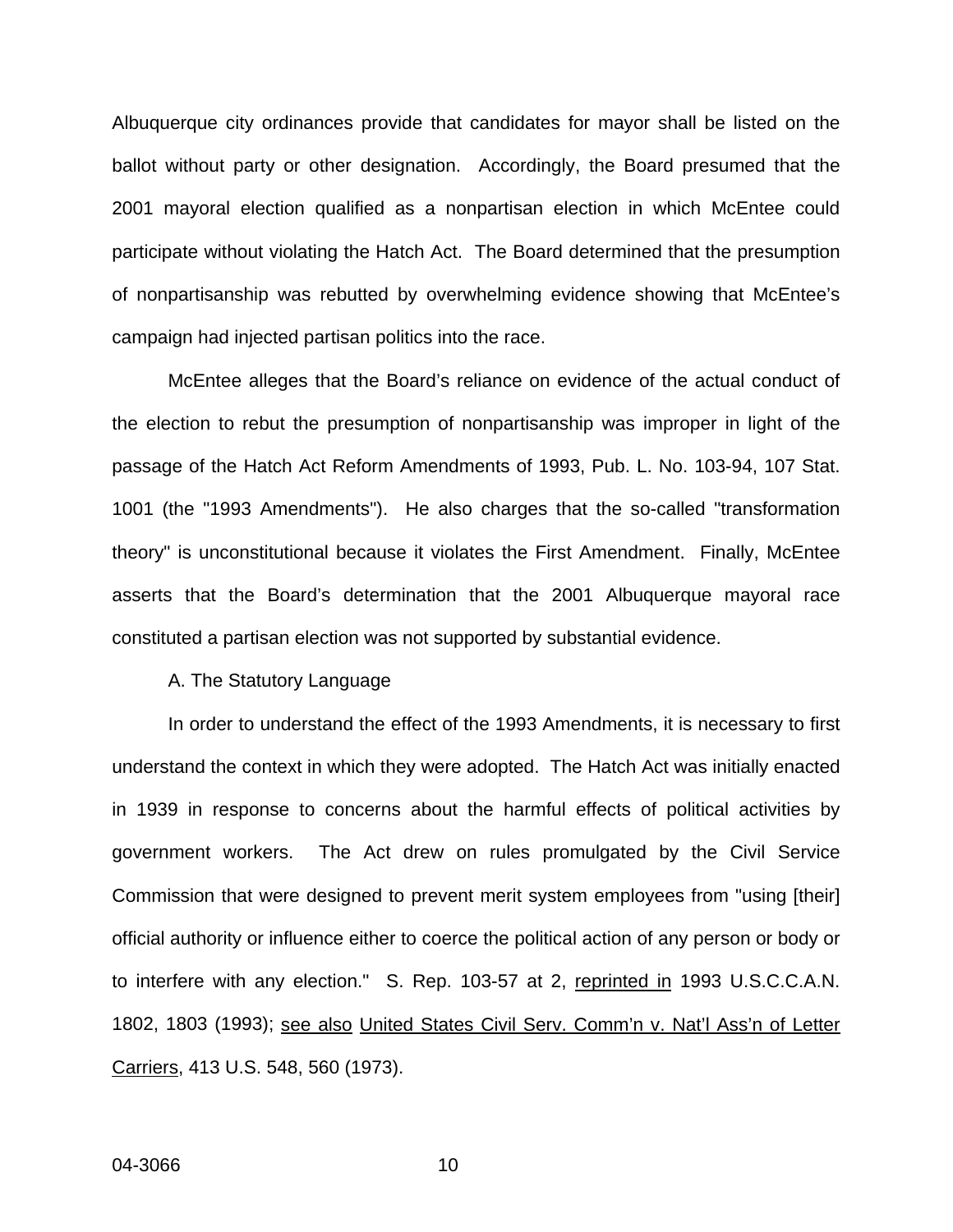The pre-1993 Hatch Act broadly limited the ability of federal employees to engage in certain political activities by prohibiting employees subject to the structure of the Act from taking "an active part in political management or in political campaigns." 5 U.S.C. § 7324(a)(2) (1988). The term "an active part in political management or in political campaigns" was defined in the statute as "those acts of political management or political campaigning which were prohibited on the part of employees in the competitive service before July 19, 1940, by determinations of the Civil Service Commission under the rules prescribed by the President." Id.

In the process of upholding the constitutionality of the pre-1993 statute, the Supreme Court limited its reach to the specific prohibitions set out in the regulations promulgated by the Civil Service Commission in 1970. Letter Carriers, 413 U.S. at 576. At the time Letter Carriers was decided and until the passage of the 1993 statutory amendments, the pertinent regulations provided that:

- (a) An employee may not take an active part in political management or in a political campaign, except as permitted by this subpart.
- (b) Activities prohibited by paragraph (a) of this section include but are not limited to . . . [b]ecoming a partisan candidate for, or campaigning for, an elective public office.

5 C.F.R. § 733.122 (1970). Thus, the interplay of the statute, regulations, and case law established a broad prohibition against covered employees playing an active role in political campaigns, which included a ban on becoming a partisan candidate for public office.

The primary text of the Act remained in its original form until the passage of the 1993 Amendments. The post-1993 Hatch Act expressly prohibits covered employees from running "for the nomination or as a candidate for election to a partisan political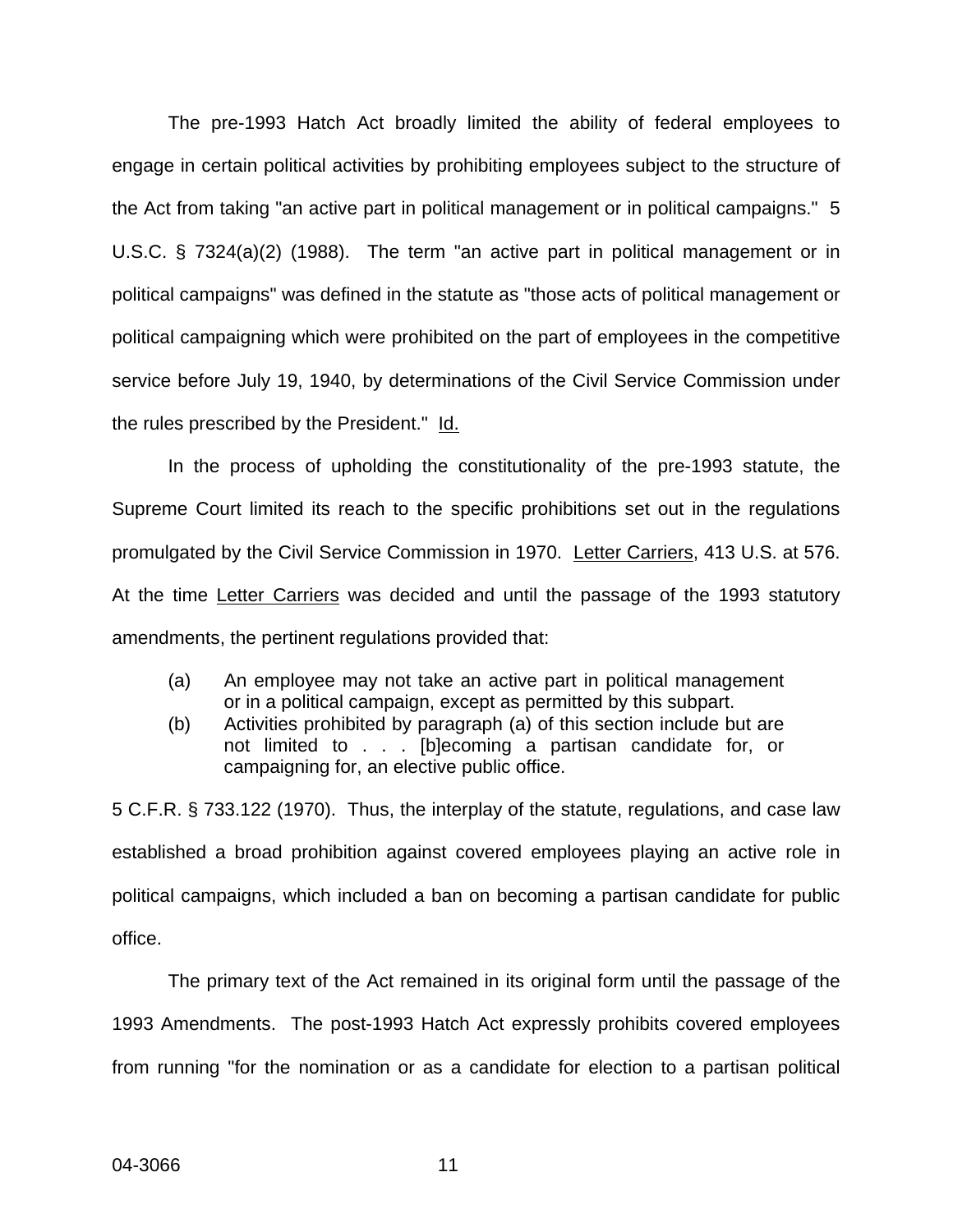office." 5 U.S.C. § 7323(a)(3). Furthermore, covered employees may not "knowingly solicit, accept or receive a political contribution from any person," subject to certain exceptions not applicable here. Id. § 7323(a)(2). The statutory definition of a "political contribution" includes "any gift subscription, loan advance or deposit of money or anything of value, made for any political purpose." Id. § 7322(3)(A). The relevant regulations define a "political purpose" as "an objective of promoting or opposing a political party, candidate for partisan political office, or partisan political group." 5 C.F.R. § 734.101 (2004).

The key language in the current statutory structure, as applied by the Board, is the term "partisan political office." The statute defines a "partisan political office" as "any office for which any candidate is nominated or elected as representing a party any of whose candidates for Presidential elector received votes in the last preceding election at which Presidential electors were selected." 5 U.S.C. § 7[3](#page-12-0)22(2) (2000).<sup>3</sup>

In addition to changing the language and substance of the prohibition effected by the Act, the 1993 Amendments added a policy statement to the statute. Section 7321 of the current Hatch Act reads: "It is the policy of the Congress that employees should be encouraged to exercise fully, freely, and without fear of penalty or reprisal, and to the extent not expressly prohibited by law, their right to participate or to refrain from participating in the political processes of the Nation." 5 U.S.C. § 7321 (2000).

The legislative history provides further guidance on the purpose of the 1993 Amendments. The Senate Report issued in conjunction with Senate Bill 185, the bill

<span id="page-12-0"></span> $\overline{\phantom{a}}$  3 <sup>3</sup> For ease of reference, in the remainder of the opinion we use the shorthand term "major political party" in place of the statutory language "a party any of whose candidates for Presidential elector received votes in the last preceding election at which Presidential electors were selected."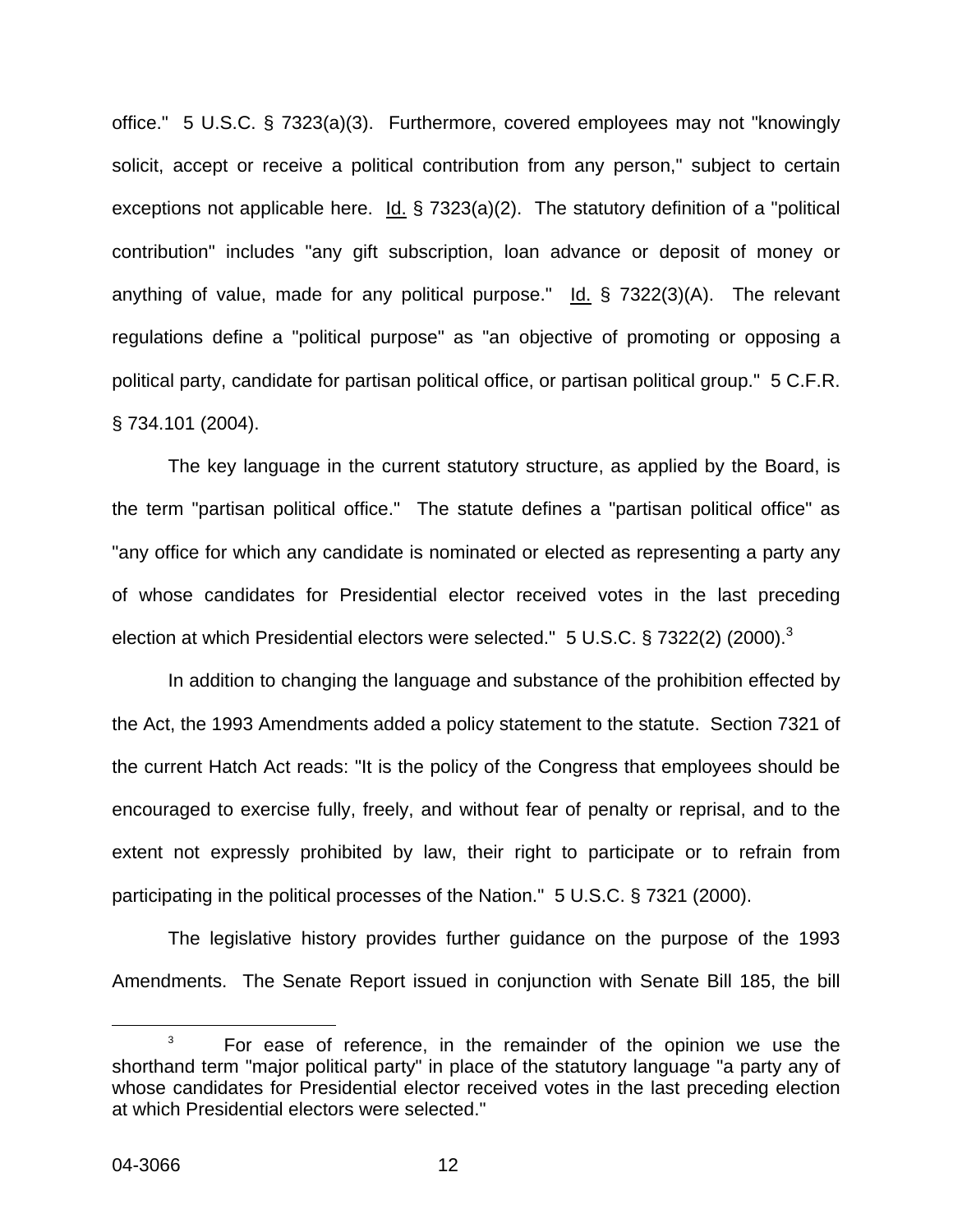introducing the 1993 Amendments, questioned the efficacy of the original Act's broad ban on employee partisan political activity and identified two remediable concerns: (1) "the neutrality requirement . . . inhibits Federal employees from exercising their constitutional rights;" and (2) the statute and enforcement scheme are vague "resulting in an inability to ascertain the precise extent of prohibited and protected activities or the penalties involved." S. Rep. No. 103-57 at 5, reprinted in 1993 U.S.C.C.A.N. at 1806 (1993).

In order to address the concerns identified, the 1993 Amendments relaxed the prohibitions of the Hatch Act "to provide for Federal civilian employees to participate voluntarily, as private citizens, in the political processes of the Nation and to protect such employees and the General citizenry from improper political solicitations." S. Rep. No. 103-57 at 1, reprinted in 1993 U.S.C.C.A.N. at 1802. As expressly stated in the Senate Report to Senate Bill 185, the amendments were designed to restore to most federal employees the right, while off-the-job, to "take an active part in political management or in political campaigns," while maintaining and strengthening prohibitions on "political activity" while at work. Id. at 1803. The amendments also continued "current law prohibitions against running for partisan elective office and against solicitation of potential contributions from the general public." Id. In responding to Minority Views issued by opponents to Senate Bill 185, the bill's sponsor, Senator John Glenn, reiterated that, contrary to prior attempts to reform the Hatch Act, his bill did not relax the law prohibiting federal employees from running for partisan elective office. Id. at 1838. The explicitly identified purpose of Senate Bill 185 and the statements of the bill's drafter and chief proponent indicate that the changes wrought by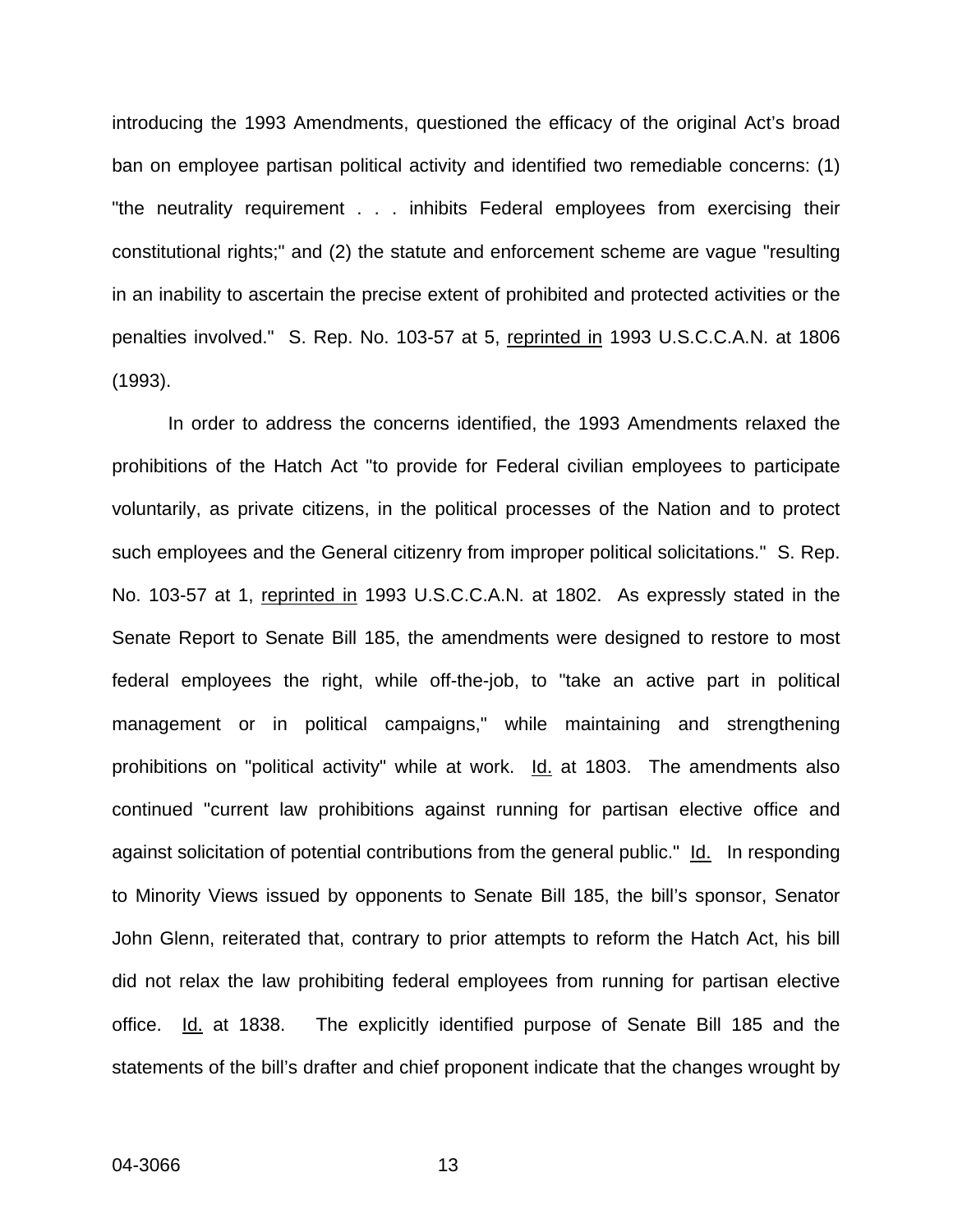the 1993 Amendments were not intended to alter the original Act's restrictions on the ability of employees to serve as candidates in partisan elections. See Ernst & Ernst v. Hochfelder, 425 U.S. 185, 203 (1976) (giving weight to the explanatory statements made by a spokesman for the drafters of a statute).

B. The Viability of the Rebuttable Presumption Analysis

McEntee argues that the application of a rebuttable presumption of nonpartisanship is no longer a viable construct because: (1) the definition of "partisan political office" excludes elections designated as nonpartisan under state or local law; and (2) the policy statement of § 7321 protects the right of federal employees to participate in such elections. McEntee's interpretation of the statute is without merit.

McEntee asserts that elections designated as nonpartisan under state or local law cannot meet the statutory requirements to be considered a "partisan political office." To reach this conclusion, McEntee reads the language of § 7322(2) as requiring that a candidate be elected or nominated to represent a major political party. Under this theory, because elections designated as nonpartisan do not provide a mechanism for parties to choose or identify their representative candidates, participation in such elections cannot constitute running for a "partisan political office."

We reject McEntee's reading of § 7322(2) on the ground that it is contrary to the plain meaning of the statutory language. Statutory interpretation begins with the language of the statute, the plain meaning of which we derive from its text and its structure. Norfolk Dredging Co., Inc. v. United States, 375 F.3d 1106, 1110 (Fed. Cir. 2004). Here, McEntee presumes that the term "nominated or elected" modifies the phrase "as representing a party" thereby creating a requirement that the candidates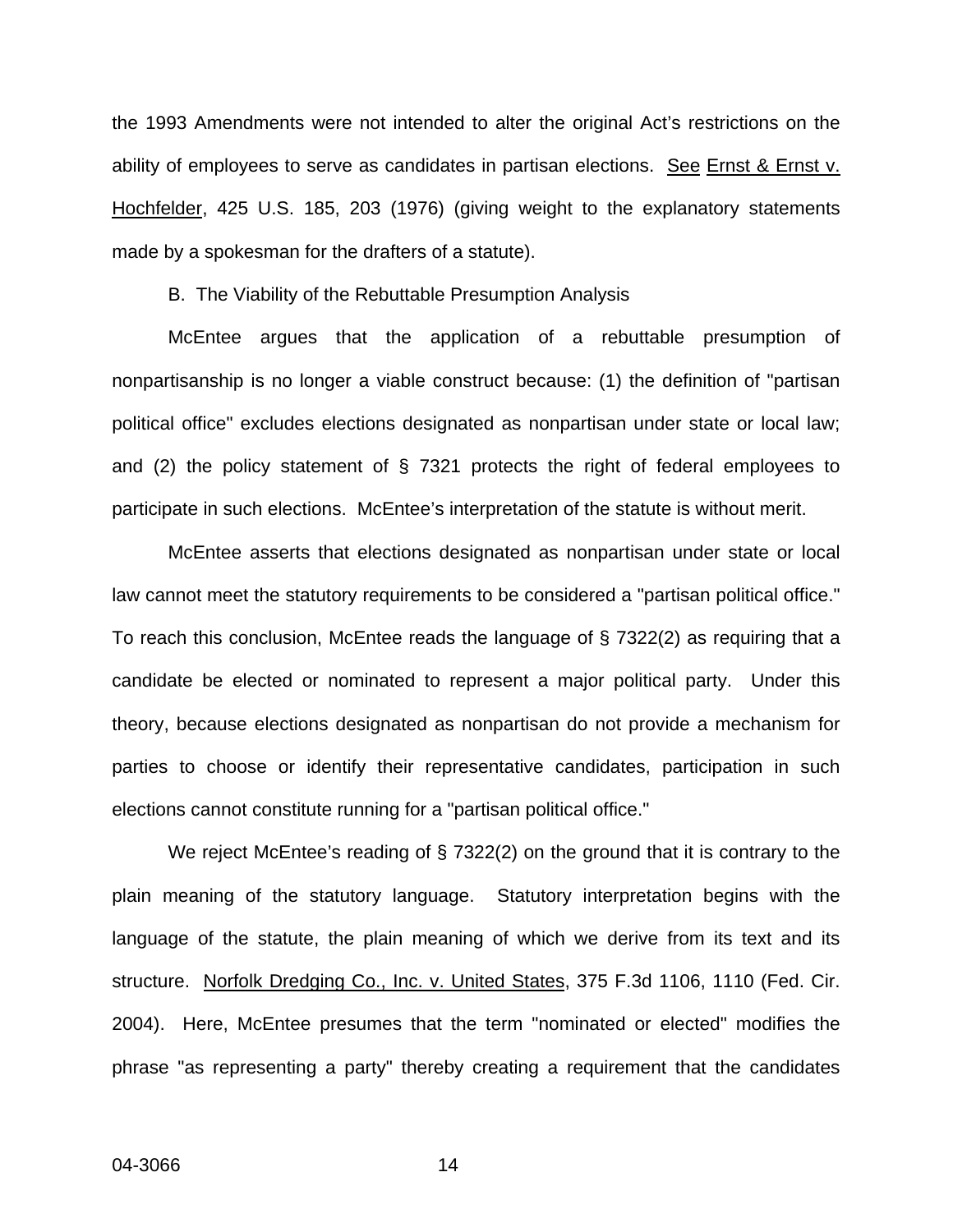represent a party by nomination or election. A careful reading of the statute, however, reveals that the phrase "as representing a party" actually modifies the term "nominated or elected" and the entire clause "any candidate is nominated or elected as representing a party" identifies the office sought. Accordingly, the definition of a "partisan political office" expressly encompasses offices for which candidates are either nominated as representing a party or elected as representing a party.

While the term "nominated . . . as representing" a party suggests a formal party endorsement or selection process, the term "elected as representing a party" is broader and imposes no such implication. In order to give meaning to all the words of the statute, as we must, we do not read the term "elected as representing a party" to require formal endorsement or selection by a major political party. TRW Inc. v. Andrews, 534 U.S. 19, 31 (2001) (stating that cardinal principles of statutory construction require that statutes be construed so that "no clause, sentence or word shall be superfluous, void, or insignificant" (quoting Duncan v. Walker, 533 U.S. 167, 174 (2001))); United States v. Menasche, 348 U.S. 528, 538-39 (1955) ("It is our duty to give effect if possible, to every clause and word of a statute." (internal cites omitted)); Shoshone Indian Tribe of the Wind River Reservation v. United States, 364 F.3d 1339, 1349 (Fed. Cir. 2004) ("Accepted rules of statutory construction suggest that we should attribute meaning to all of the words in the Act if possible."); James v. Santella, 328 F.3d 1374, 1381 (Fed. Cir. 2003) (stating that as a general rule a statute should not be construed in such a way that renders one of its parts inoperative). Thus, the terms of § 7322(2) do not preclude an election designated as nonpartisan under state law from constituting an election for a "partisan political office."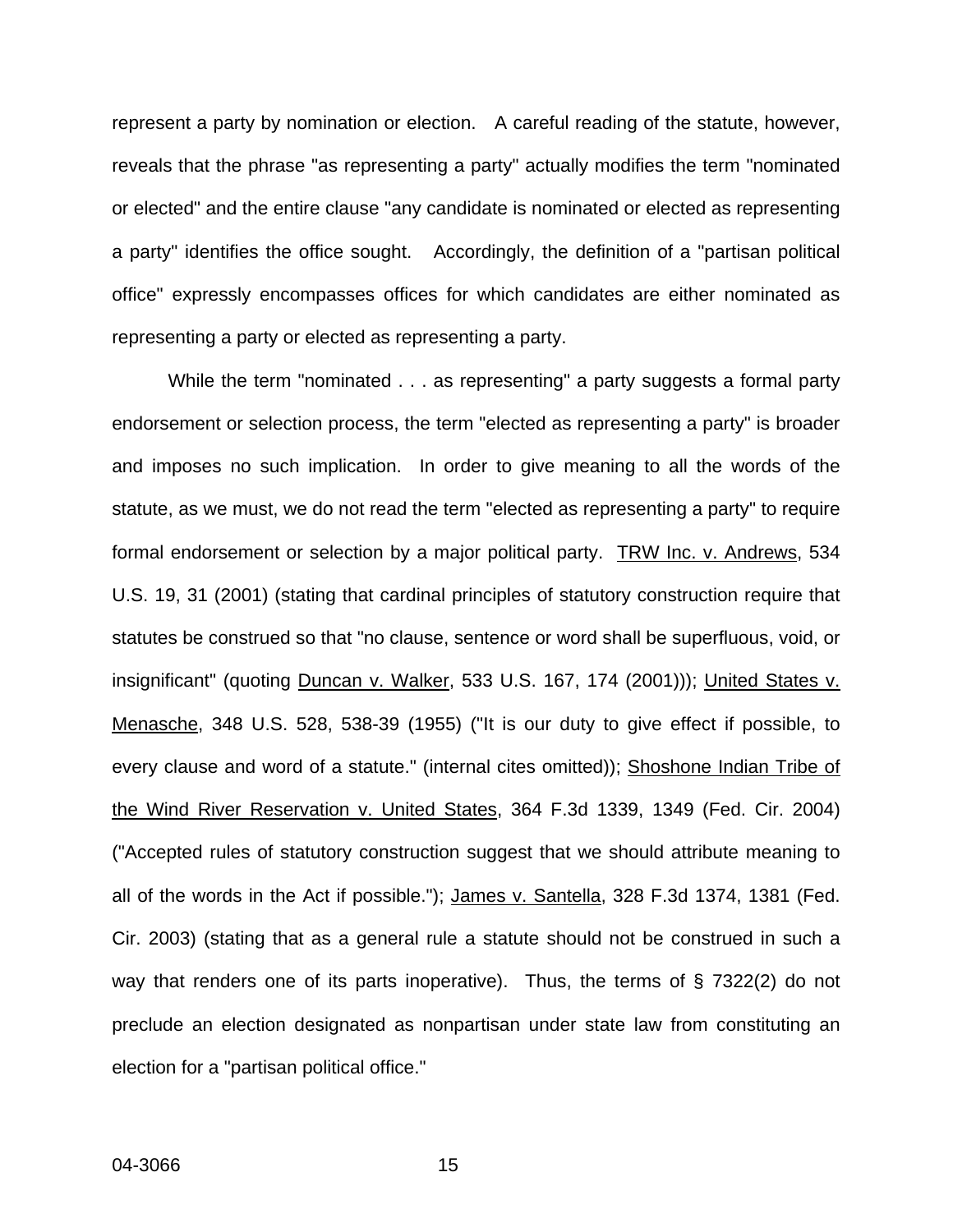McEntee also asserts that the demise of the rebuttability of the presumption of nonpartisanship is mandated by § 7321. He reads the policy statement articulated in that section to prevent OSC from challenging the participation of federal employees in elections designated as nonpartisan under state or local law. He also contends that the section requires that all activities encompassed by the prohibitions of the Hatch Act be directly addressed in the statute thereby disallowing the application of the judiciallyconstructed rebuttable presumption analysis.

McEntee's interpretation of § 7321 does not accurately reflect the changes in the statutory scheme effected by the 1993 Amendments. Section 7321 states that "employees should be encouraged to exercise fully, freely, and without fear of penalty or reprisal, and to the extent not expressly prohibited by law, their right to participate or to refrain from participating in the political processes of the Nation." 5 U.S.C. § 7321 (2000). The 1993 addition of § 7321 simply raised what had previously been the articulated policy of the Office of Personnel Management to the level of statute.

Prior to the 1993 Amendments, the regulations implementing the Hatch Act included the statement that "[a]ll employees are free to engage in political activity to the widest extent consistent with the restrictions imposed by law and this subpart." 5 C.F.R. § 733.111(a) (1992). The regulations went on to identify the activities expressly permitted by the Act to include taking "an active part, as a candidate or in support of a candidate, in a nonpartisan election."  $\text{Id.}$  § 733.111(a)(10). According to the preamendment statutory definition of "nonpartisan political activity," employees were not prohibited from engaging in "political activity in connection with . . . an election and the preceding campaign if none of the candidates is to be nominated or elected at that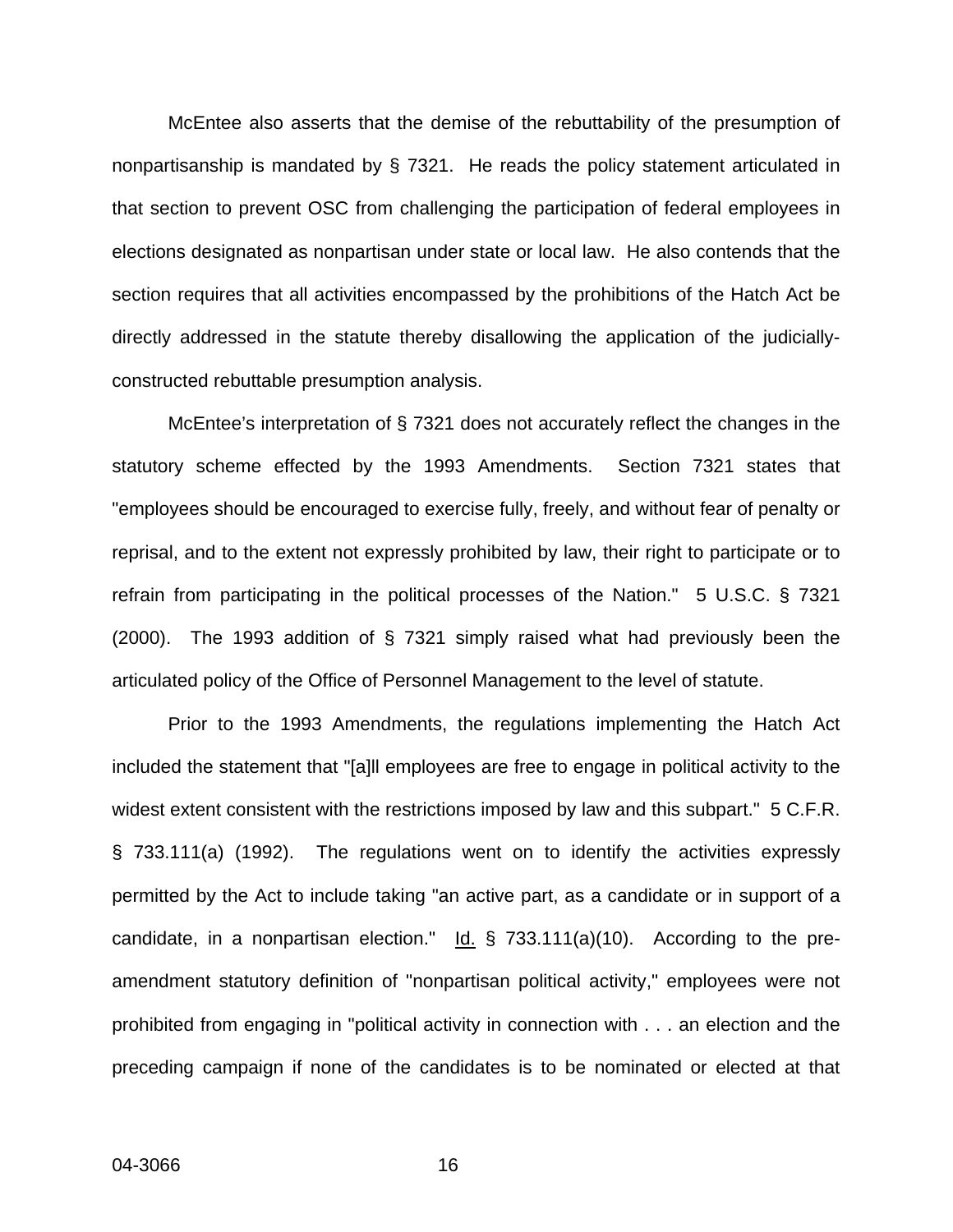election as representing a party any of whose candidates for presidential elector received votes in the last preceding election at which presidential electors were selected." 5 U.S.C. § 7326(1) (1988). It is worth noting that the earlier definition of "nonpartisan political activity," where no candidate could be nominated or elected as representing a major political party, is simply the converse of the definition in the current statute for "partisan political office," which includes elections where any candidate is nominated or elected as representing a major political party. Furthermore, the current regulations continue to define "nonpartisan election" in the exact terms used in the pre-1993 statute. See 5 C.F.R. § 734.101 (2004).

Placing the 1993 Amendments in their full legislative context, it is clear that, contrary to McEntee's assertion, the incorporation of § 7321 did not enhance the protection afforded an employee's right to participate in a presumptively nonpartisan election. Such rights were expressly protected under the pre-1993 regulatory scheme and the policy language of § 7321 simply reinforces that employees retain all political rights not expressly prohibited.

McEntee also argues that the phrase "not expressly prohibited by law" found in § 7321 requires that all limitations imposed on employees' political rights be promulgated in the statute. In support of this theory, McEntee attempts to rely on the legislative history of the amended statute and the regulations implementing it.

The Senate Report issued in conjunction with the reporting of Senate Bill 185 included additional views from four senators opposing the bill as written. As cited by McEntee, those senators stated that they read the language of what is now § 7321 "to state clearly and unequivocally that without an express prohibition stated in statute, the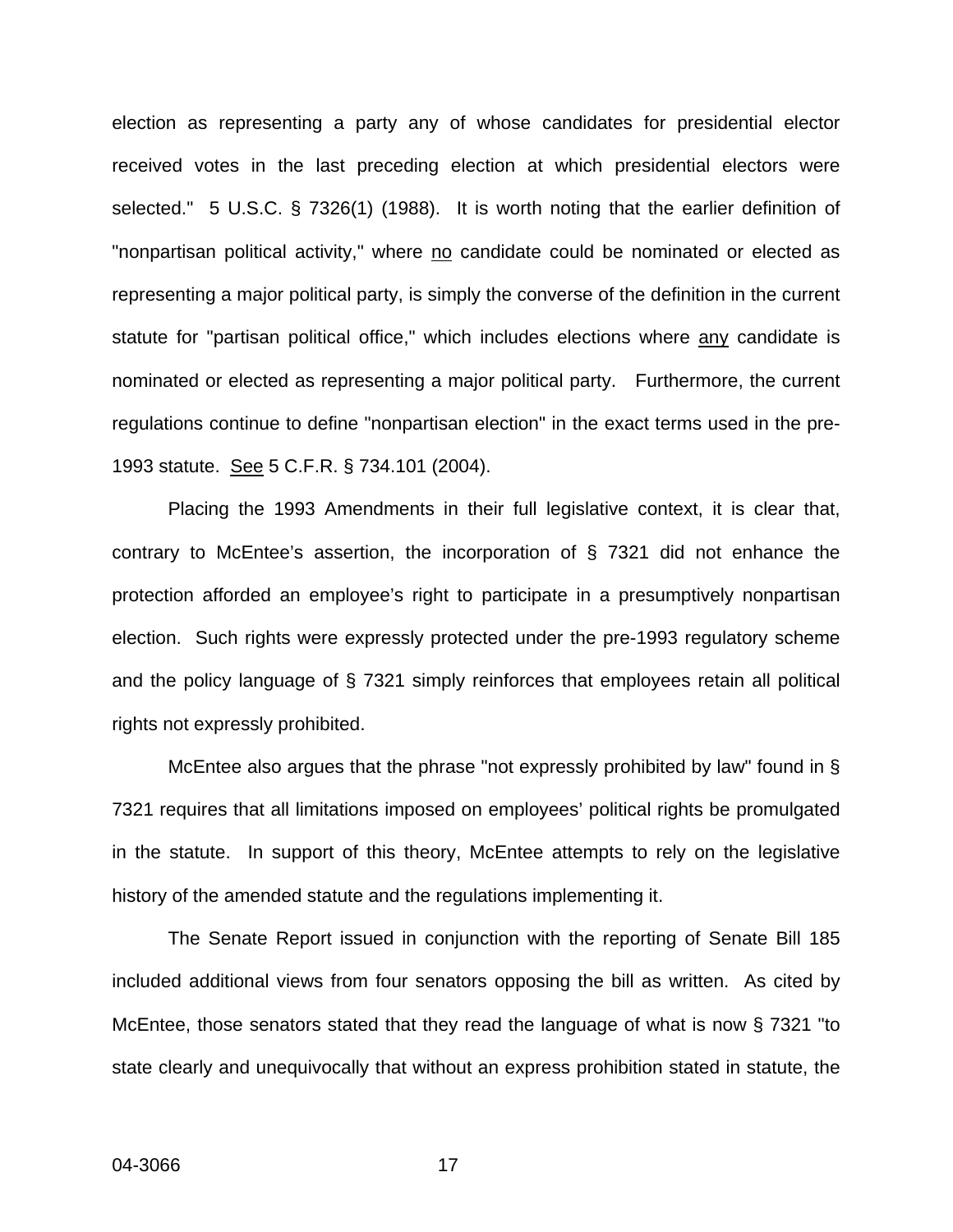President or agency will lack the necessary authority to provide for additional prohibitions beyond S. 185." S. Rep. No. 103-57 at 41, reprinted in 1993 U.S.C.C.A.N. at 1842. This statement was specifically made not out of concern over the scope of the activities prohibited, but in an effort to exempt certain "sensitive" employees, such as "career senior executive service employees, federal supervisors and managers, and employees of comparable rank and status, from coverage under the bill." Id. The amendment that was proposed to address the concerns expressed in the additional views was disapproved by voice vote. S. Rep. No. 103-57 at 9, reprinted in 1993 U.S.C.C.A.N. at 1810. McEntee provides no rationale as to why we should give weight to an interpretation of the statute offered by senators opposing the bill adopted. As the Supreme Court has stated, "the fears and doubts of the opposition are no authoritative guide to the construction of legislation," Schwegmann Bros. v. Calvert Distillers Corp.*,*  341 U.S. 384, 394 (1951), because often "[i]n their zeal to defeat a bill, they understandably tend to overstate its reach." NLRB v. Fruit Packers, 377 U.S. 58, 66 (1964); see also Bryan v. United States, 524 U.S. 184, 196 (1998).The relevance of the interpretation cited here is further diminished by the recognition that it was offered in response to concerns other than those identified by McEntee and the amendment proposed to address those concerns was rejected. We do not find the cited legislative history persuasive authority for interpreting § 7321 to prohibit application of the rebuttable presumption analysis.

McEntee's reliance on 5 C.F.R. § 734.104 is equally unavailing. The cited regulation provides that "[n]o further proscriptions or restrictions may be imposed upon employees covered under this regulation" with certain exceptions not relevant here.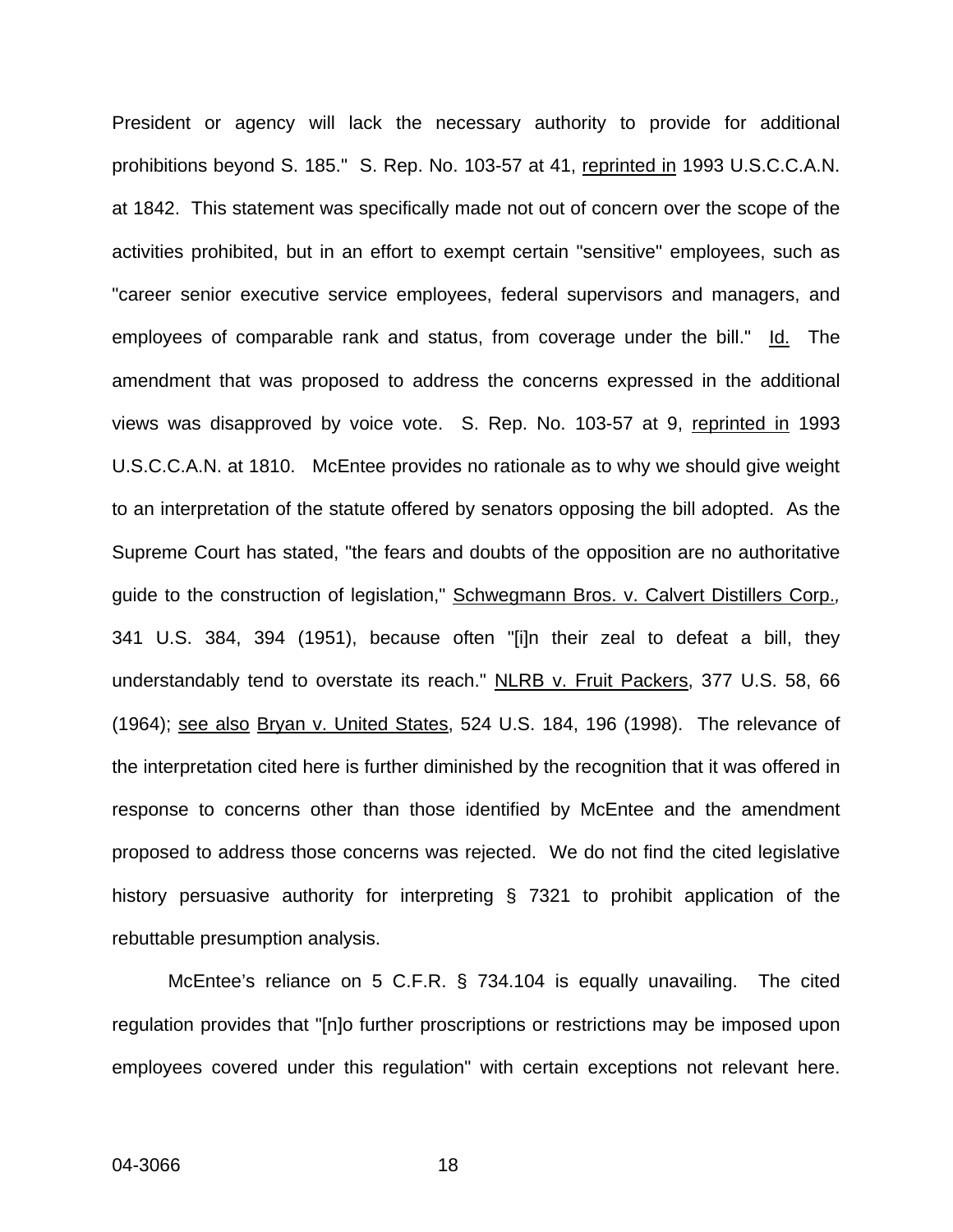5 C.F.R. § 734.104. The rebuttable presumption analysis, however, does not impose an additional proscription or restriction on federal employees. To the contrary, it simply permits enforcing officials to consider the actual conduct of a presumptively nonpartisan election in determining whether any federal employee candidate stood for election in that race "as representing a party."<sup>4</sup> Such an inquiry does not conflict with the provisions of 5 C.F.R. § 734.104, which restricts the government's ability to make illegal activities deemed lawful under the statute and regulations, but does not limit the government's inquiry into determining what constitutes an unlawful activity.

McEntee correctly asserts that the 1993 Amendments relaxed the scope of certain Hatch Act prohibitions and that the current implementing regulations expressly permit an employee to "[r]un as a candidate in a nonpartisan election." Id. § 734.207(b). McEntee's argument founders, however, when he attempts to rely on these precepts to insulate from scrutiny his conduct as a candidate for public office. Reduced to its base, McEntee's challenge to the post-1993 vitality of the rebuttable presumption analysis is nothing more than an attempt to limit the definition of "nonpartisan election" to the standards provided by state and local election law. We have previously rejected such invitations to define federal statutory and regulatory terms solely by reference to state law. Campbell v. Merit Sys. Prot. Bd., 27 F.3d 1560 (Fed. Cir. 1994).

In Campbell, a case decided under the pre-1993 Hatch Act, we interpreted the regulations that permit certain employees to participate in partisan elections as "independent candidates," provided that they reside in municipalities with a majority of

<span id="page-19-0"></span> $\overline{a}$ <sup>4</sup> Nothing in this opinion should be read as addressing the question of whether the conduct of another candidate in a nonpartisan election could affect the entitlement of a federal employee candidate to participate. That question is not before us.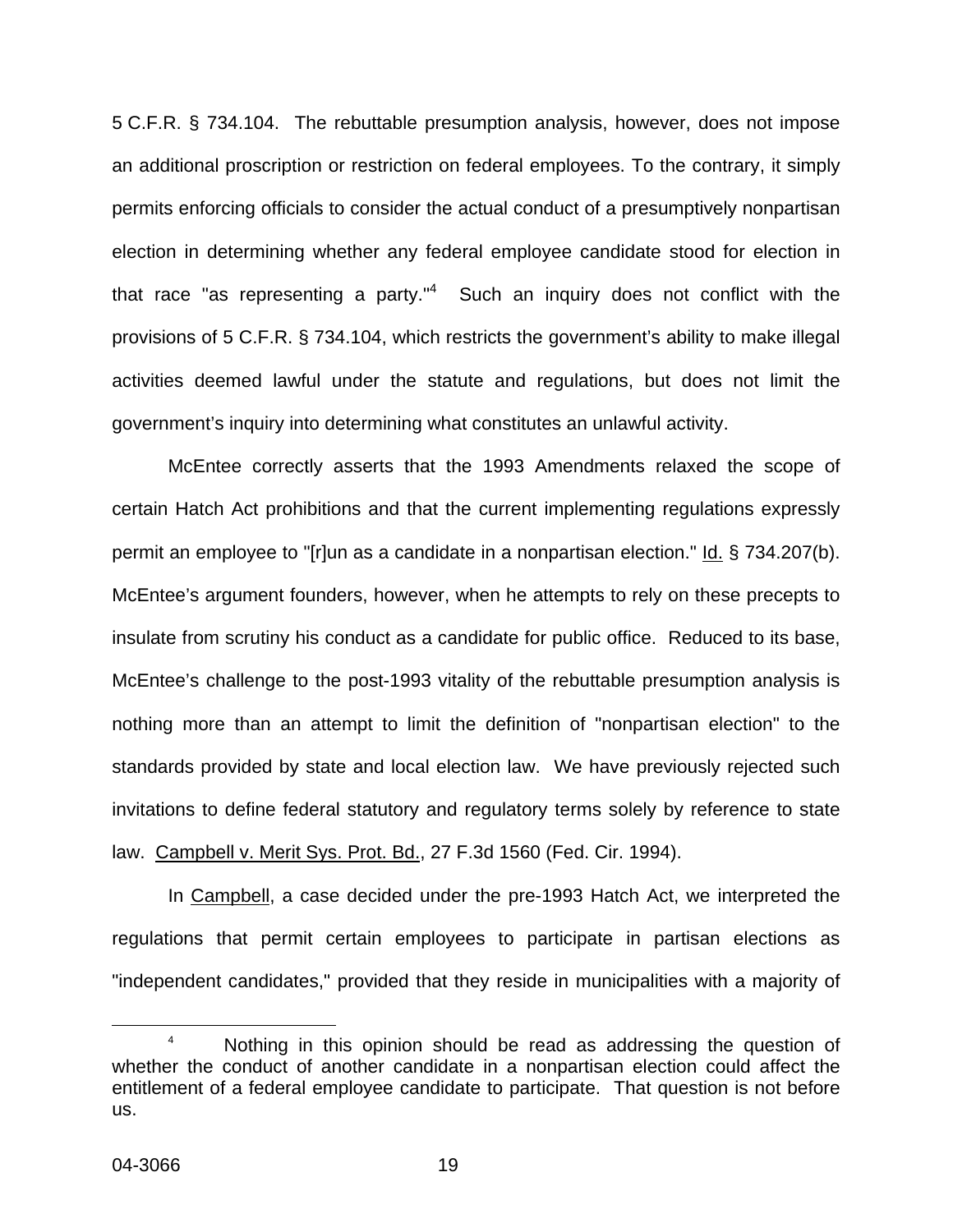the voters employed by the federal government. Id. at 1568. In that case, we wisely refused to limit the definition of an "independent candidate" to the strictures of state law, primarily out of concern that "reducing the factual inquiry into 'independence' to an examination of a person's registration card and ballot billing would exalt form over substance and permit circumvention of the substantive congressional policy of keeping partisan politics out of the routine administration of the laws and the running of the bureaucracy." Id. Accordingly, we resolved Campbell by considering the facts presented to determine whether the employee's conduct in associating himself with the Democratic Party comported with the common meaning of the word "independent." Id. at 1568-69.

McEntee's invitation to define the regulatory term "nonpartisan election" by reference solely to local election laws presents the identical risk of exalting form over substance that we identified and avoided in Campbell. We follow Campbell's wellreasoned approach in rejecting that invitation in favor of a consideration of all the relevant facts at hand. $5$  The First Circuit reached the same conclusion when presented with a similar invitation to define the limits of the Hatch Act. Magill v. Lynch, 560 F.2d 22, 29 (1st. Cir. 1977) (holding that "the government may constitutionally restrict its employees' participation in nominally nonpartisan elections if political parties play a large role in the campaigns"). Accordingly, we affirm the Board's application of the rebuttable presumption analysis to determine whether McEntee's participation in a presumptively nonpartisan election constituted a violation of the Hatch Act.

<span id="page-20-0"></span> <sup>5</sup> <sup>5</sup> Although Campbell interpreted the statutory scheme of the pre-1993 Hatch Act, the merit of its reasoning is not diminished by subsequent changes in the statutory language.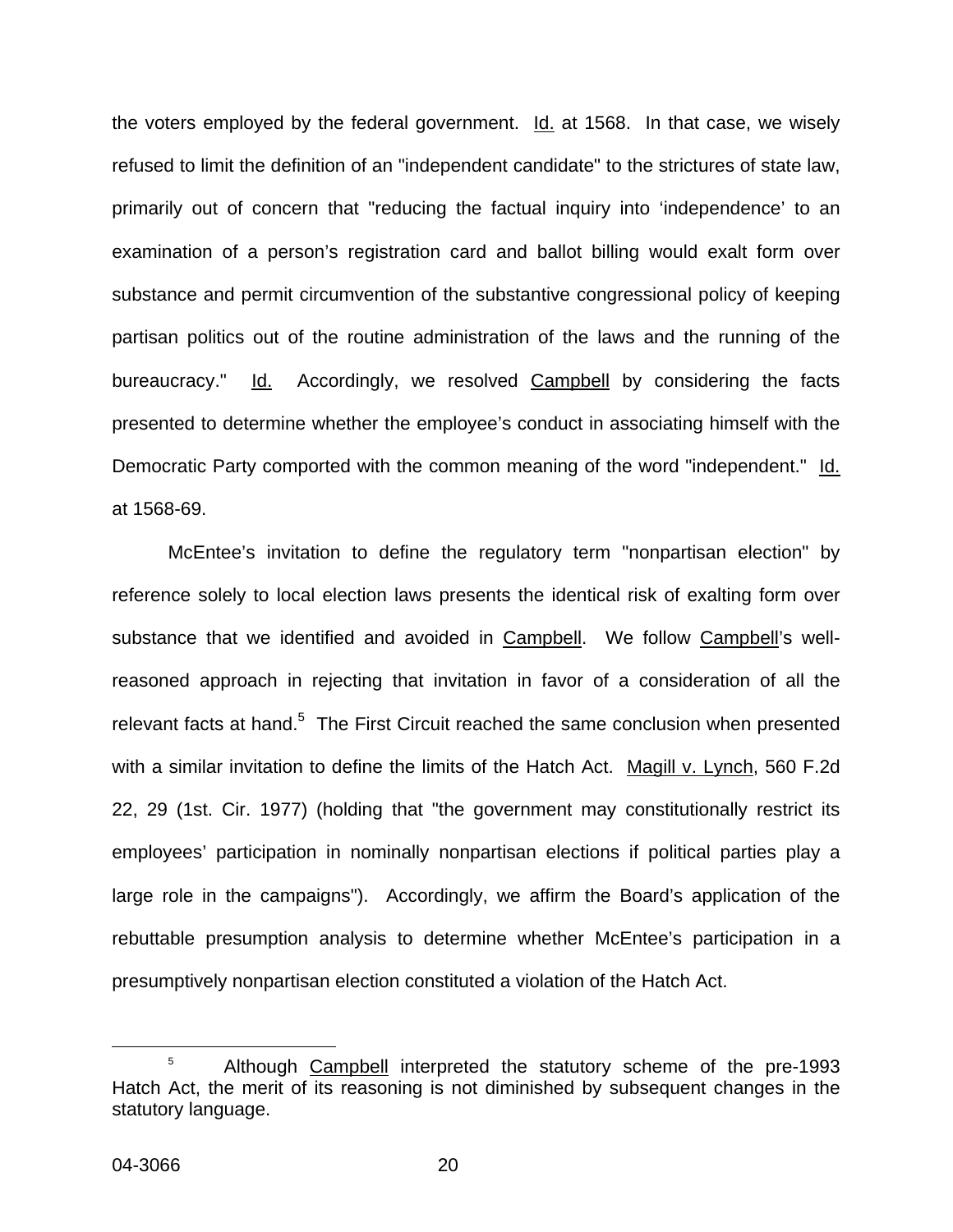## C. The Constitutionality of the Hatch Act as Amended

McEntee argues that even if the rebuttable presumption analysis is not precluded by the terms of the current Hatch Act, its application violates the First Amendment. His constitutional arguments are premised on the concept that the analysis makes unlawful activities which are otherwise legal and therefore protected under the Hatch Act. Specifically, McEntee believes that the rebuttable presumption analysis unjustifiably burdens employees' constitutional rights to engage in political speech and that it is void for vagueness. $^6$  $^6$ 

As discussed above, McEntee's understanding of the effect of the analysis he refers to as the "transformation theory" is inaccurate. It is not a transformation as posited by McEntee that occurs, but rather a rebuttable presumption that is created. The rebuttable presumption analysis does not impose burdens on the political rights of employees beyond those provided for in the statute. Accordingly, McEntee's constitutional challenges are properly directed at the Hatch Act as amended.

Placed in the proper context, McEntee's constitutional arguments fail to acknowledge the clear precedent of the Supreme Court. The Court twice upheld the constitutionality of the pre-1993 Act against charges that it was vague, overbroad and placed an excessive burden on the free speech rights of federal employees. Letter Carriers, 413 U.S. at 556; United Pub. Workers of Am. v. Mitchell, 330 U.S. 75, 93 (1947). Despite prior case law conclusively determining that the sweeping prohibitions of the pre-1993 Hatch Act did not excessively burden the protected rights of federal

<span id="page-21-0"></span> $\begin{array}{c|c}\n\hline\n\text{6}\n\end{array}$  $6$  McEntee also asserts that the statute is overbroad, but his argument supporting that claim is indistinguishable from his assertion that the statute is void for vagueness. Accordingly, there is no need for us to separately address the overbreadth claim.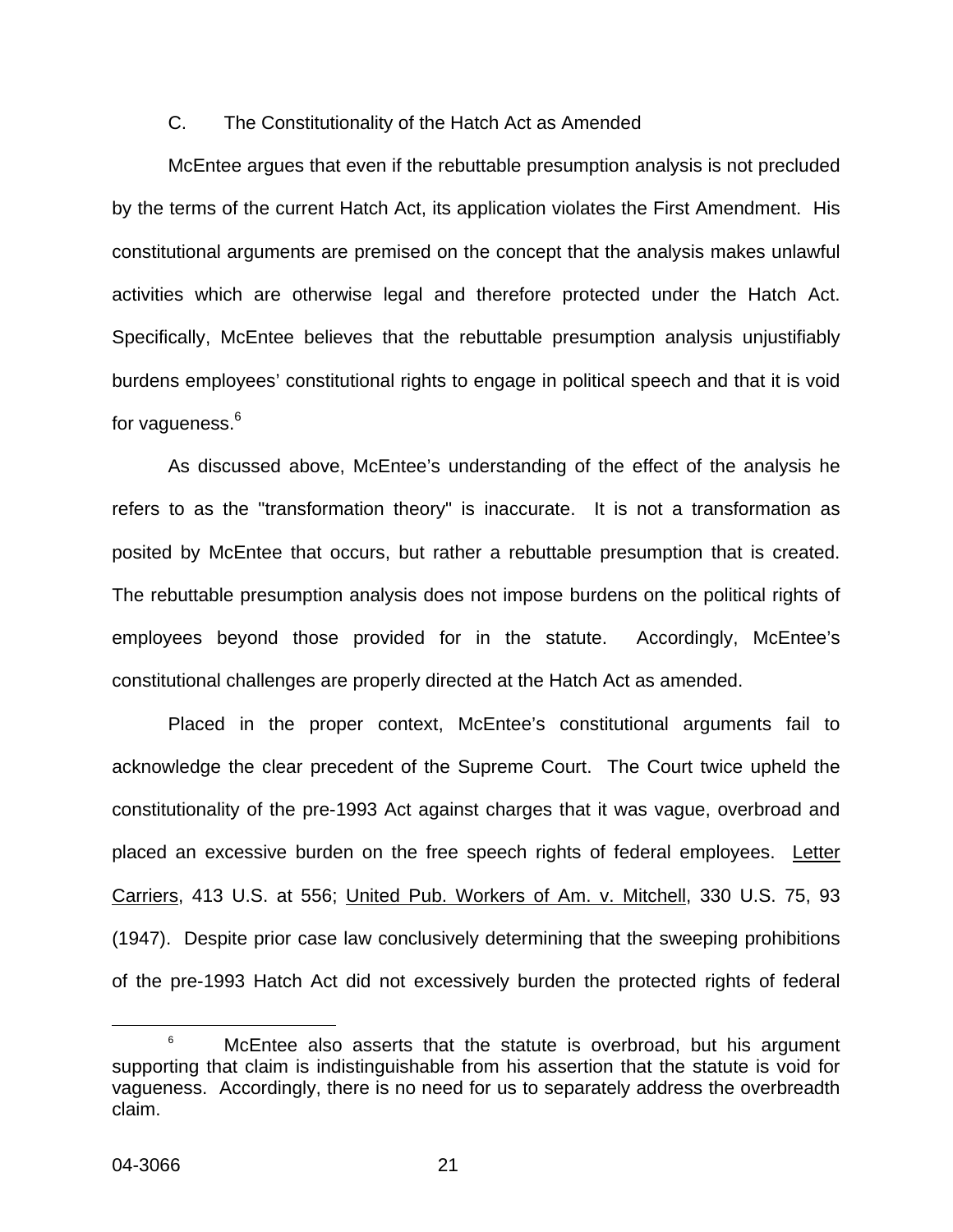employees, McEntee attempts to argue that the more limited restrictions of the current statute impermissibly upset the balance of interests previously approved. McEntee's efforts are undermined by dicta from Letter Carriers in which the Court stated that the government has the power to prevent employees from engaging in precisely the activities with which McEntee is charged, namely "actively participating in fund-raising activities for a partisan candidate or political party" and "becoming a partisan candidate for, or campaigning for, an elective public office." Letter Carriers, 413 U.S. at 556. As we stated in our most recent prior case involving the Hatch Act, "precedent clearly precludes" an attack on the Act as an improper restraint on government employee speech.<sup>[7](#page-22-0)</sup> Briggs, 331 F.3d at 1315.

McEntee asserts that while the Hatch Act itself may be constitutional, the application of the rebuttable presumption analysis is not because it blurs the dividing line between permitted and prohibited activities. This vagueness argument again fails to recognize that it is the statute, not the analysis, that creates this distinction. The appropriate inquiry, then, is not into the vagueness of the rebuttable presumption analysis, but rather whether the amended statute and its implementing regulations are sufficiently definite so as to give "fair warning . . . in language that the common world

<span id="page-22-0"></span><sup>&</sup>lt;sup>7</sup> The recent Supreme Court decision of Republican Party of Minnesota v. White, 536 U.S. 765 (2002), does not change that analysis. White involved a state canon of judicial conduct that prohibited candidates for judicial office from announcing their views on disputed legal or political issues. Id. at 768. Because the canon prohibited speech based on its content and burdened a core category of protected speech, the Court applied strict scrutiny to assess its constitutionality. Id. at 774. The Court struck down the canon on the ground that it was not narrowly tailored to achieve the allegedly compelling state interest of ensuring the impartiality of the state judiciary. Id. at 780. Nothing in White, however, suggests that a statute, such as the Hatch Act, which is not targeted at restricting protected speech is subject to a heightened degree of scrutiny.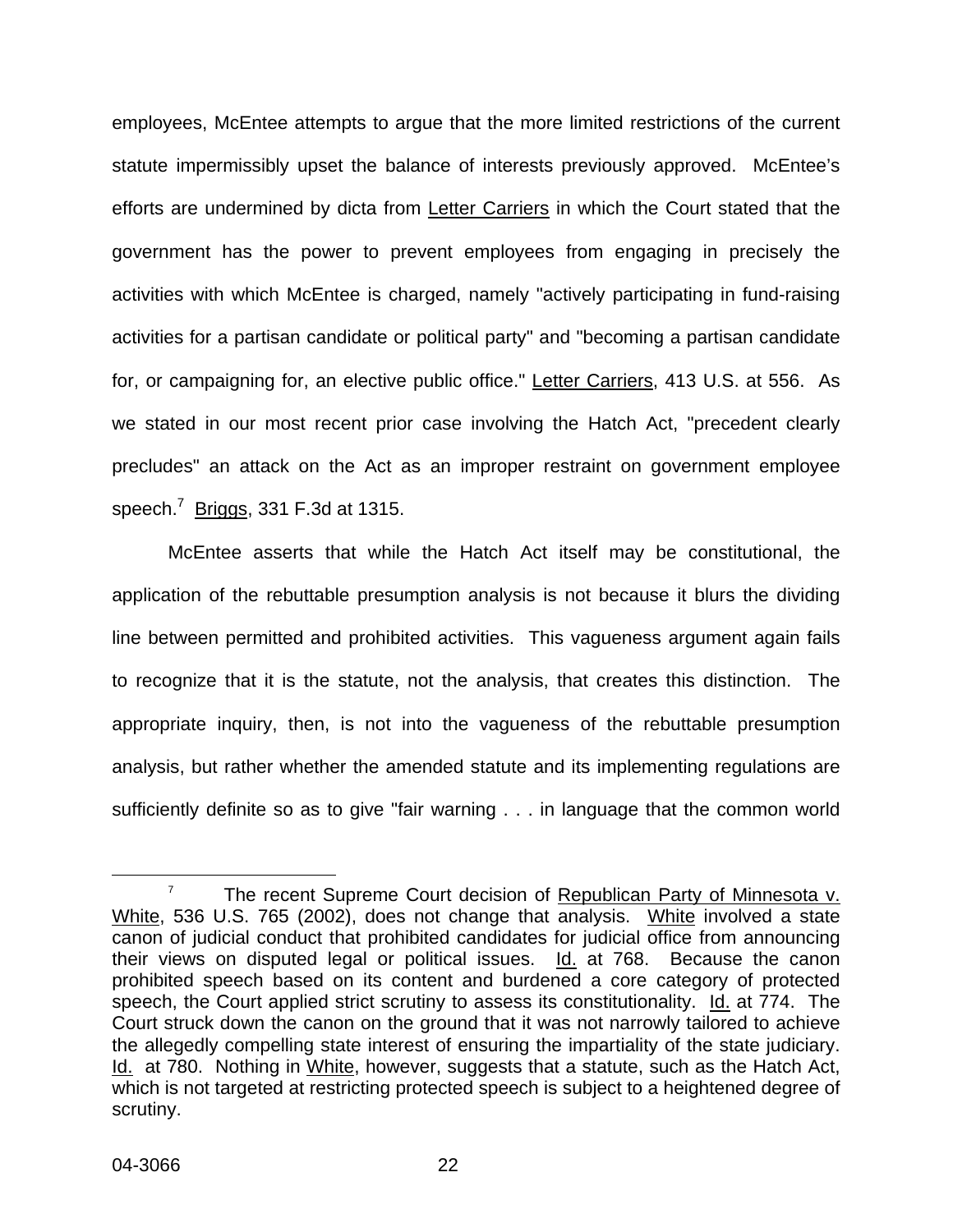will understand, of what the law intends to do if a certain line is passed." United States v. Lanier, 520 U.S. 259, 265 (1997) (citation omitted). A statute will be found to be void for vagueness if it "either forbids or requires the doing of an act in terms so vague that men of common intelligence must necessarily guess at its meaning and differ as to its application." Id.; see also Grayned v. City of Rockford, 408 U.S. 104, 108-09 (1972) (stating that vague statutes offend the principle that laws must "give the person of ordinary intelligence a reasonable opportunity to know what is prohibited, so that he may act accordingly"); Coates v. City of Cincinnati, 402 U.S. 611, 614 (1971) (holding a statute to be unconstitutionally vague because it subjected First Amendment rights to "an unascertainable standard"). In applying the void for vagueness doctrine in the First Amendment context, we have determined that the alleged vagueness must pose a real and substantial threat to protected expression such that a substantial amount of legitimate speech will be chilled. Griffin v. Sec'y of Veterans Affairs, 288 F.3d 1309, 1329-30 (Fed. Cir. 2002).

The only speech at issue here is that of federal employees serving as candidates for elective office. $8$  McEntee argues that the statute does not clearly indicate that an employee-candidate's assertion of affiliation with a major political party could run afoul of the provisions of the Hatch Act. But the statute does not prohibit the bare speech with which McEntee is concerned. An employee-candidate is not barred from identifying his political philosophy, "I stand for the principles of the Republican Party," or

<span id="page-23-0"></span> $\begin{array}{c|c}\n\hline\n\text{1} & \text{2} & \text{3} \\
\hline\n\text{2} & \text{3} & \text{4}\n\end{array}$ <sup>8</sup> The amended Hatch Act no longer restricts off-duty employees from engaging in other forms of expression connected with partisan political campaigns. See 5 C.F.R. § 734.205 (permitting off-duty employees to: "display pictures, signs, stickers, badges or buttons associated with political parties;" "initiate and circulate a nominating petition for a candidate for partisan political office;" "endorse or oppose partisan political candidates;" and "address a convention . . . or similar gathering of a political party").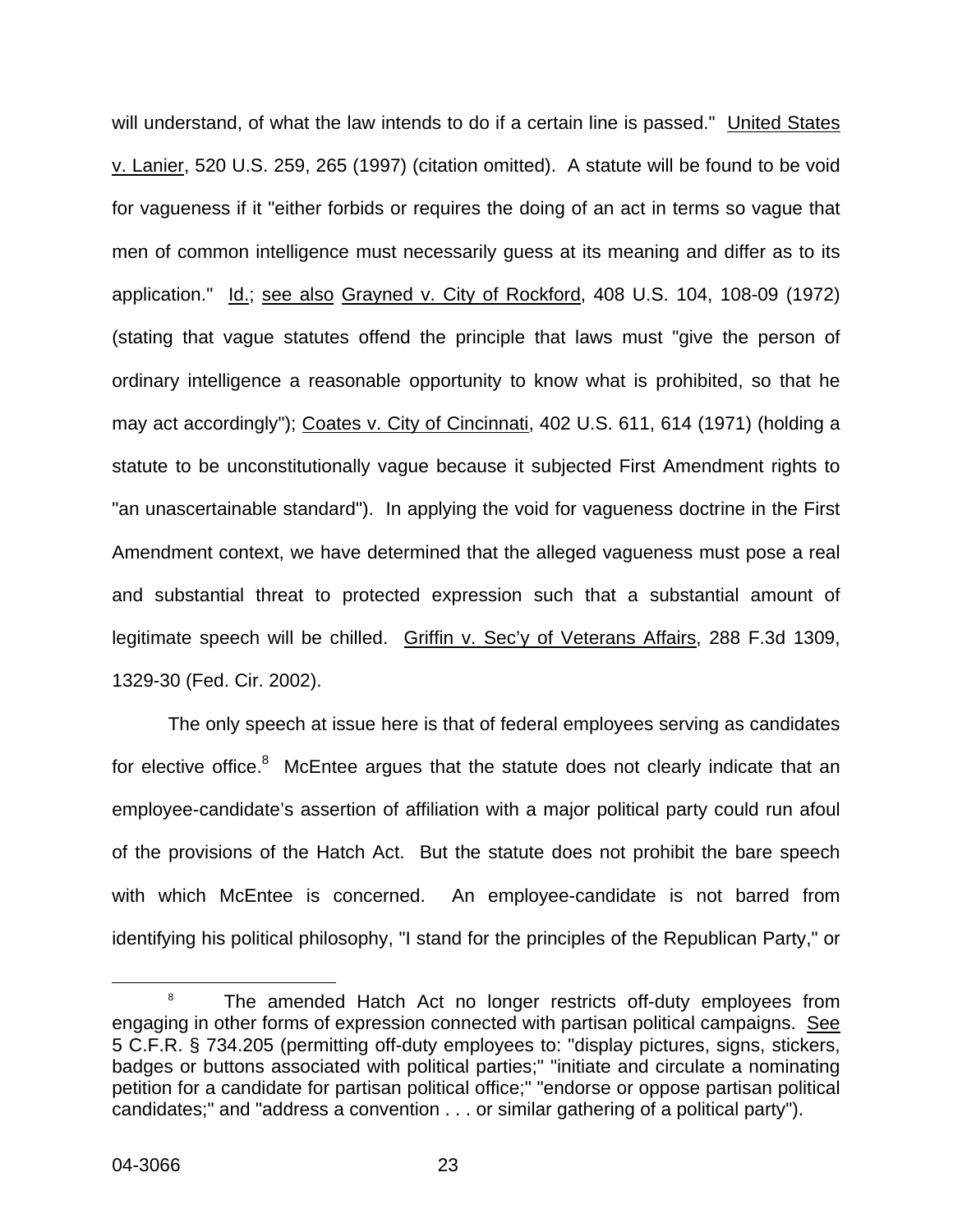stating his party status, "I am a Republican." The statute and regulations clearly indicate, however, that federal employees are not to participate as candidates in elections in which any candidate "represents" a major political party.

Although the term "represents" is not defined by the statute or the regulations, its ordinarily understood meaning includes more than the formal endorsement process advocated by McEntee. See Best Power Tech. Sales Corp. v. Austin, 984 F.2d 1172, 1177 (Fed. Cir. 1993) ("It is a basic principle of statutory interpretation . . . that undefined terms in a statute are deemed to have their ordinarily understood meaning."). While the definition of "represent" certainly includes "to be an accredited deputy or substitute for (a number of persons) in a legislative or deliberative assembly," it also encompasses "to describe as having a specified character or quality; to give out assert or declare to be of a certain kind" and "to symbolize, to serve as a visible or concrete embodiment." Oxford English Dictionary 657-58 (2d ed. 1989). Thus, the term "represent" as used in the Hatch Act refers not only to candidates who have received the formal endorsement of a major political party, but also to candidates who act in concert with a major political party. We hold that while an employee-candidate in a presumptively nonpartisan election may independently assert a party affiliation, once the candidate and the party act in concert with each other, a representative relationship may be established sufficient to rebut the presumption of nonpartisanship. Interpreted in this manner, the amended statute sufficiently puts an employee on notice that, when serving as a candidate for nonpartisan public office, he is prohibited from engaging in speech and conduct that indicate he is acting in concert with a major political party.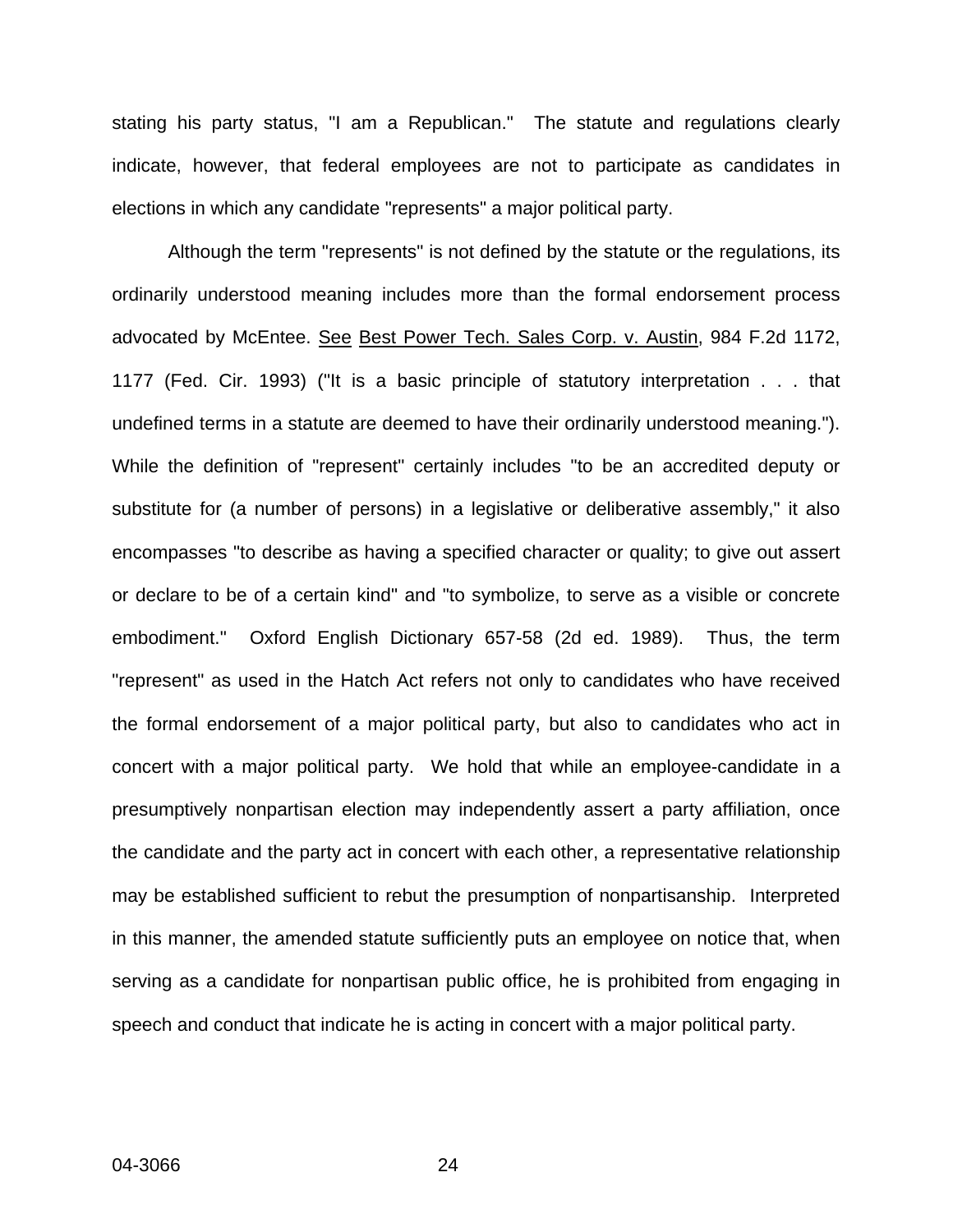McEntee further complains that the statute does not indicate the level of partisan speech and conduct required to rebut the presumption that an election deemed to be nonpartisan under state law was, in fact, a partisan race from which federal employees are banned. Admittedly, the statute does not give employees an absolute right to participate in elections deemed to be nonpartisan under state law, but rather it gives employees the right to participate in elections in which no candidate represents a major political party. Admittedly the statute identifies no bright line rule for the level of political speech and conduct, on the part of either the candidate or the party, that is necessary to establish representation of a major political party. Although the standard for what constitutes representation of a major political party is certainly flexible, "perfect clarity and precise guidance have never been required even of regulations that restrict expressive activity." Ward v. Rock Against Racism, 491 U.S. 781, 794 (1989). McEntee has not established that the amended Hatch Act fails to "provide persons of ordinary intelligence a reasonable opportunity to know what is prohibited." Griffin, 288 F.3d at 1330. We do not believe that the statute is unconstitutionally vague.

#### D. Evidentiary Support for the Board's Determination

McEntee's final challenge to the Board's decision is that it is not supported by substantial evidence. McEntee bases this claim on the assertion that in order for an election designated as nonpartisan under state law to be considered a prohibited race, a candidate must receive a formal endorsement by a national, state, or local body of a major political party. Because McEntee received no such endorsement, he believes that the 2001 Albuquerque mayoral race did not constitute an election for a partisan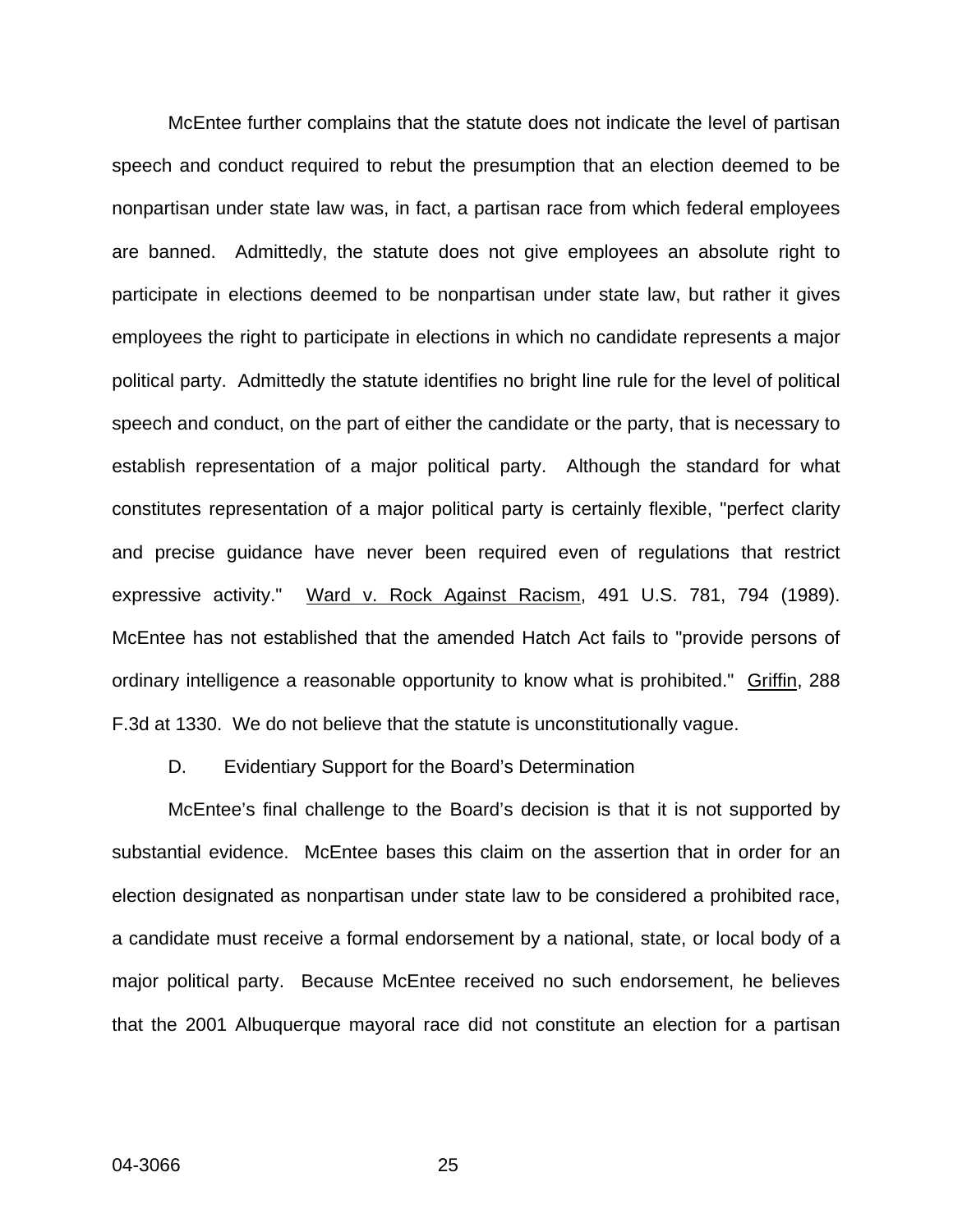political office. The error of this assertion has been fully addressed above and does not need belaboring.

Although we do not attempt to establish the minimum level of partisan politics necessary to rebut the presumption that an election designated as nonpartisan under state and local law is, in fact, a prohibited political race, there is no question that the record here amply supports the conclusion that the presumption of nonpartisanship afforded the 2001 Albuquerque Mayoral race was so rebutted. Here, McEntee openly solicited members of the Republican Party for campaign contributions and made it clear that he was requesting donations on the basis of party affiliation in order to further the party's agenda. He trumpeted his endorsement by the Executive Committee of the Bernalillo County Republican Party and individual Republican Party figures and appeared at press conferences with his endorsers. $9$  Furthermore, leaders of the local and state Republican Party actively supported McEntee by publicly associating themselves with his campaign, advocating his election, and helping to raise funds in support of his candidacy. While we leave open the possibility that less blatant invocation of party status may not justify rebutting the presumption of nonpartisanship, there can be no doubt that the combination of McEntee's conduct as a candidate and the Republican Party's acquiescence in that conduct constitutes representing a major

<span id="page-26-0"></span> <sup>9</sup> McEntee contests the Board's decision to admit as evidence newspaper articles describing his campaign as partisan. There is ample evidence in the record supporting the Board's determination that the presumption of nonpartisanship was rebutted without relying on the challenged newspaper articles; therefore we need not address the merits of McEntee's objection.